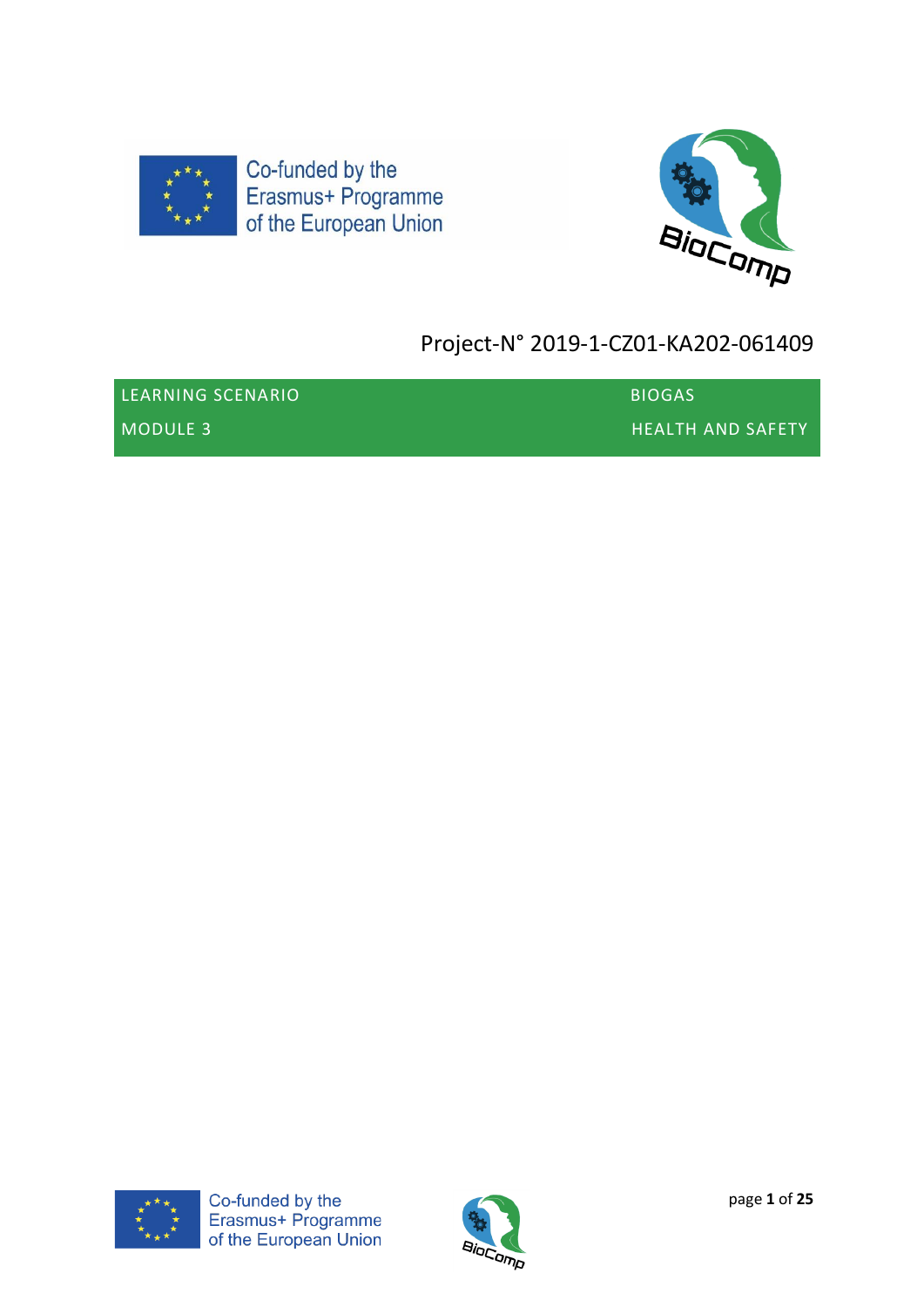## **COLOPHON**

## **Authors**

This module is part of the Learning Scenario *Biogas*. It is developed in the frame of the European project "BioComp".

The authors are Jens Hofmann and Marek Botek.

This document has been prepared for the European Commission however it reflects the views only of the authors, and the Commission cannot be held responsible for any use which may be made of the information contained therein.

## **Copyrights**

This Learning Scenario is a non-commercial production. It can be used for educational purposes.



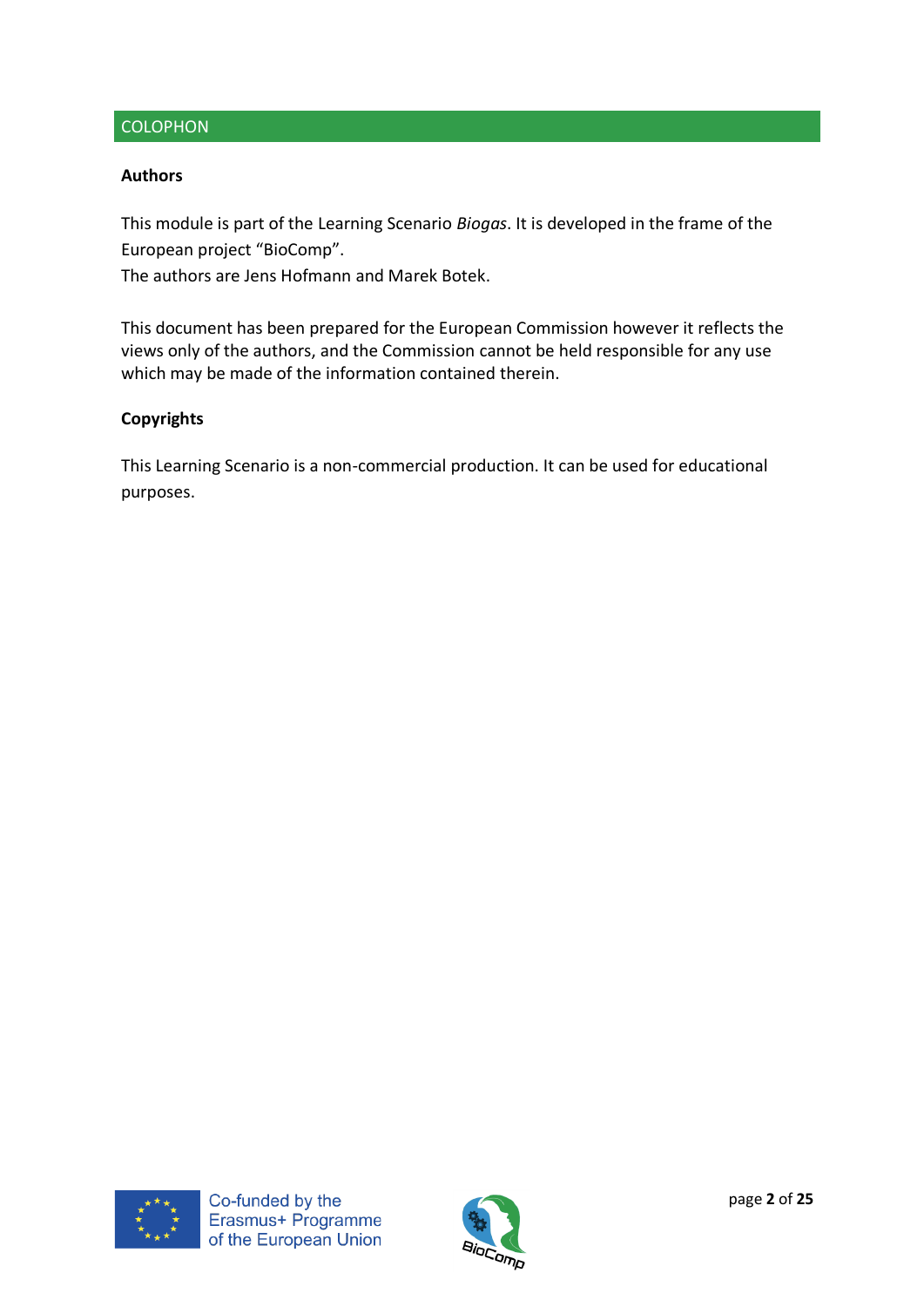## PREFACE

The learning scenario Biogas has been developed as part of the Erasmus+ project BioComp. In that project, the most relevant competences for professions in the sector BBE are analysed, described and ranked. See [https://navigator.biocompetences.eu/.](https://navigator.biocompetences.eu/) Based on these competences this learning scenario has been developed for EQF-level 3-4. The focus is on technical competences.

| <b>Nr</b>      | <b>Competences, ranked according importance</b>                                                                                                                                                                                                                                                                      | <b>Modules</b> |
|----------------|----------------------------------------------------------------------------------------------------------------------------------------------------------------------------------------------------------------------------------------------------------------------------------------------------------------------|----------------|
| <b>B1</b>      | Management - Identifying needs and mechanisms of the overall management of<br>the biogas production process.                                                                                                                                                                                                         | 1, 2           |
| <b>B2</b>      | Operate biogas plant - Operate equipment, which treats energy crops and waste<br>from farms, called anaerobic digesters. Ensure the equipment functions correctly<br>in the transformation of biomass to biogas, which is used for the generation of<br>heat and electricity.                                        | $\mathbf{1}$   |
| B <sub>3</sub> | Resolve equipment malfunctions - Identify, report and repair equipment damage<br>and malfunctions; communicate with field representatives and manufacturers to<br>obtain repair and replacement components.                                                                                                          | 4              |
| <b>B4</b>      | Composting of organic waste (Biomass) - Identifying needs and technological<br>responses: to know the types of bio-waste, the recovery routes (composting,<br>digestion, incineration).                                                                                                                              | 5              |
| <b>B5</b>      | Recycling - Identifying needs and technological responses - To know the circular<br>economy, compost processing and the use of fermentation.                                                                                                                                                                         | 1, 3           |
| <b>B6</b>      | Composting of organic waste (Biomass) - Identifying needs and technological<br>responses: to know the chemistry and biological processes of composting.                                                                                                                                                              | 1, 5           |
| <b>B7</b>      | Bioconversion process - Identifying needs and technological responses - To assess<br>needs and to identify, evaluate, and control the heating process of biological<br>material, control the combustion process, know and be able to analyse the<br>chemical, thermal, and biochemical methods.                      | 3, 5           |
| B <sub>8</sub> | Composting of organic waste and management - Identifying needs and<br>technological responses - To assess needs and to identify, evaluate, and control<br>the heating process of biological material, control the combustion process, know<br>and be able to analyse the chemical, thermal, and biochemical methods. | 5              |

These 8 most relevant competences are covered by the following 6 modules:

- 1. Circular economy
- 2. Introduction
- **3. Health and Safety**
- 4. Maintenance
- 5. Malfunctions
- 6. Composting and disposal

Apart from these 6 text documents, the scenario also has a trailer and a WIKI with background information. To support the teacher, didactic guidance is available. It can be used for all scenarios and also includes suggestions for learning activities to develop personal and transversal competences. For this guidance, see the *Pedagogical Guidelines* in the Navigator.



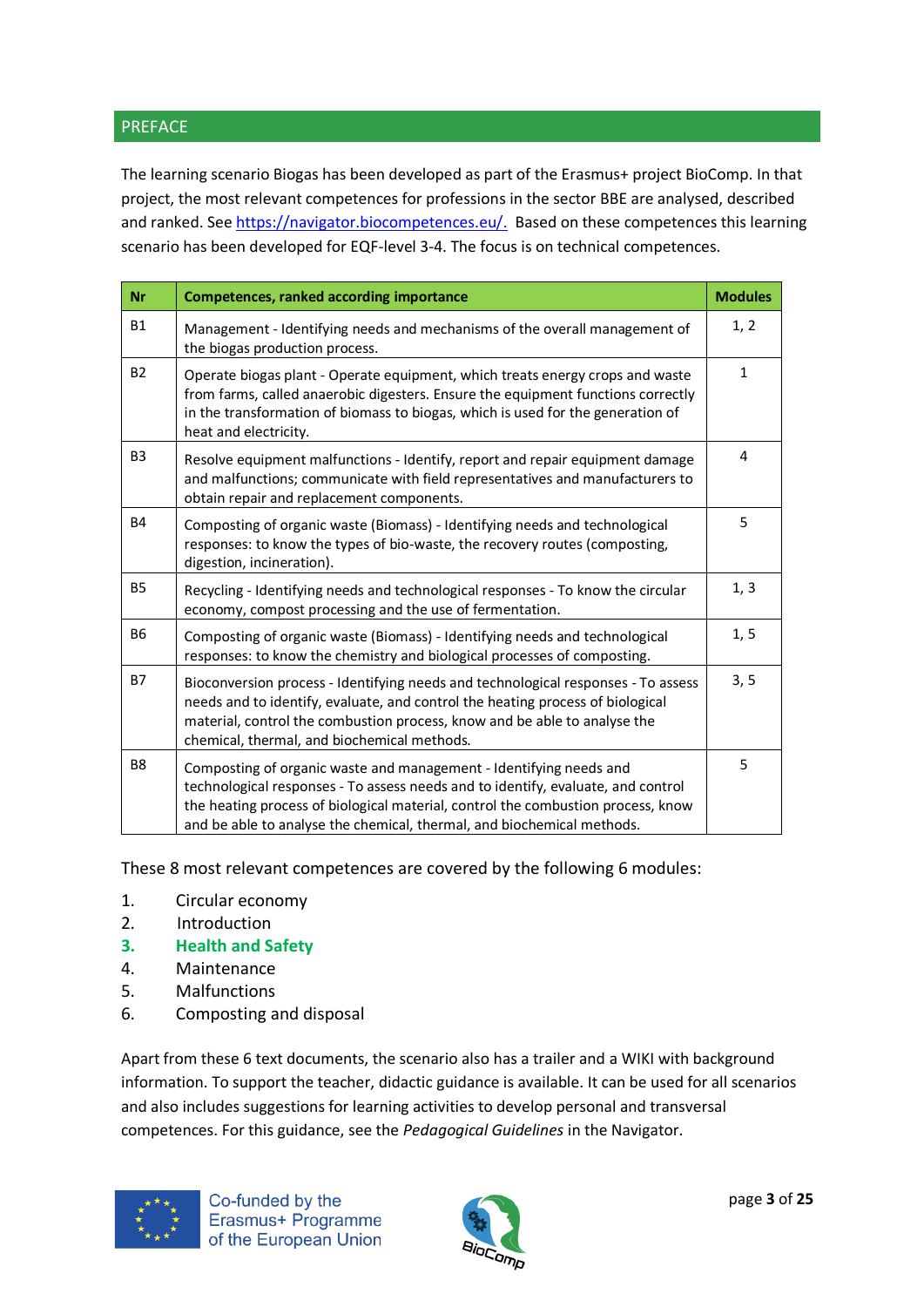## **CONTENT**

Module 3 contains the following topics:



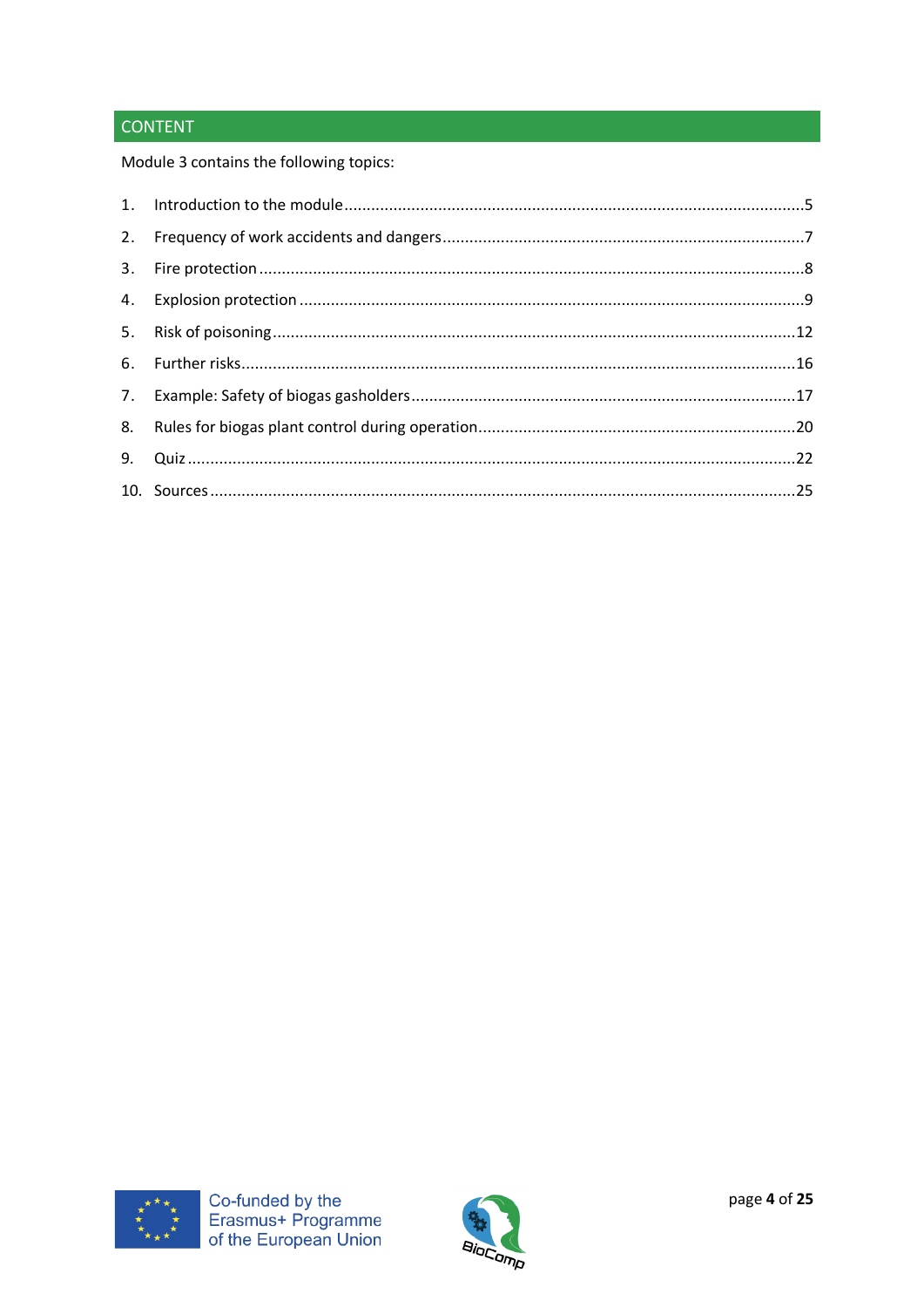## <span id="page-4-0"></span>Introduction to the module

The operation of a biogas plant requires compliance with occupational health and safety ("H&S") to prevent accidents at work. It includes a bundle of measures, means, and methods to protect employees from work-related health and safety hazards. They are derived from a hierarchy of norms (**pyramid of norms**).



Picture 1. Pyramid of norms

Workplace safety is regulated by Directive 1999/92/EC and Directive 2009/104/EC. Every member state of the EU must specify technical rules to implement these directives into their national laws. Subsequently, the situation in Germany and the Czech Republic is briefly presented.

In Germany, the Federal Ministry of Labour and Social Affairs is responsible for regulation of industrial safety and health. The Federal Institute for Occupational Safety and Health (BAuA) as a federal authority belongs to the Federal Ministry of Labour and Social Affairs (BMAS) and as a major governmental research institution advises the Federal Ministry of Labour and Social Affairs in all matters of safety and health and of the humane design of working conditions. This institute is responsible for these technical regulations for safety in the workplace.

In the Czech Republic, there exists a non-binding good practice guide for implementation of Directive 1999/92/EC.

Wherever possible, the employer should prevent the formation of an explosive atmosphere. To meet this highest priority requirement, as defined in Article 3 of Directive 1999/92 / EC, the first step in assessing the risk of an explosion is to determine whether a hazardous explosive atmosphere can be created under the given conditions. It must then be determined whether it can be ignited.



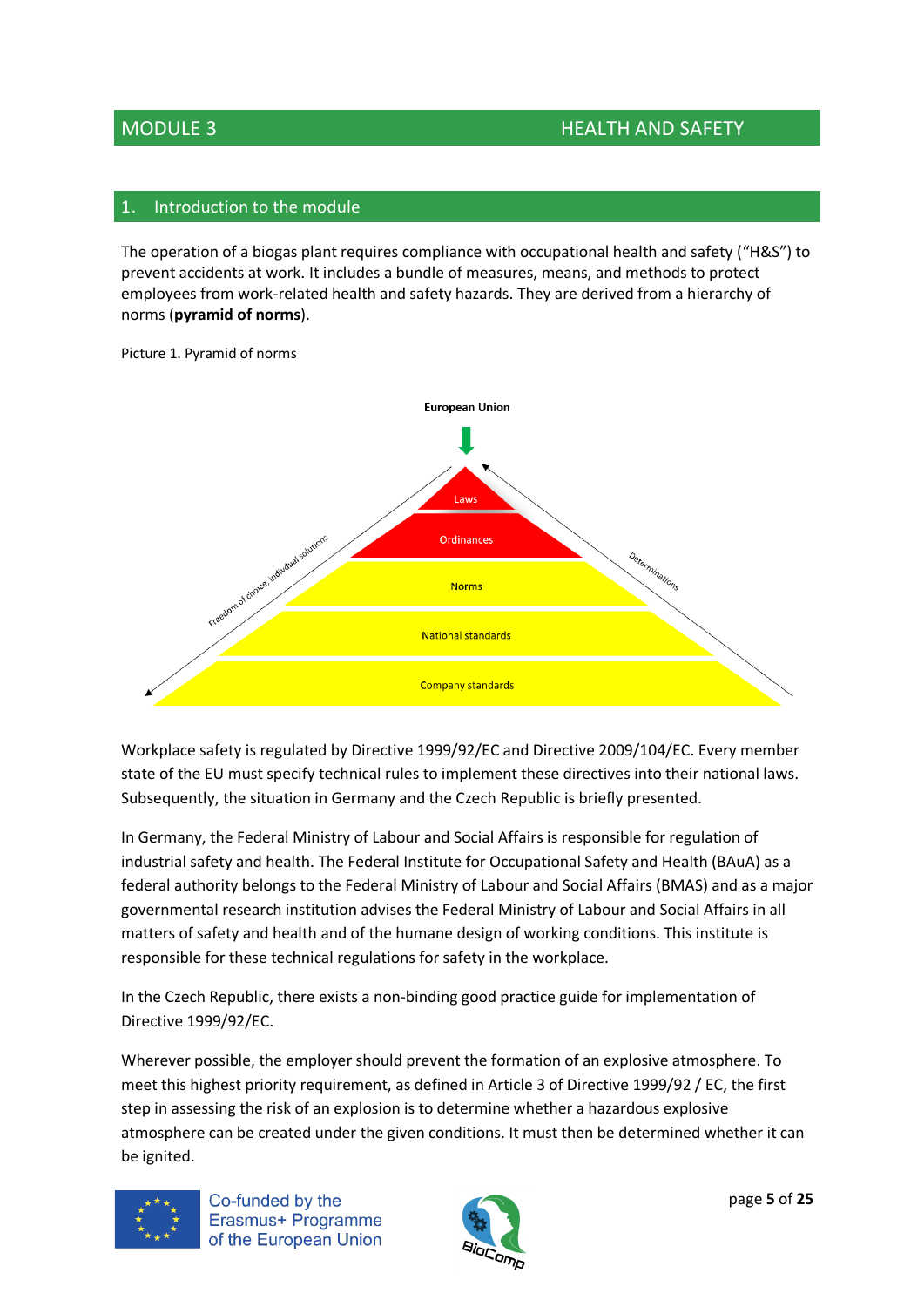The evaluation process must be repeated for each work or production process and for each operational state and change of state in the technology. The assessment of new or existing operations should be based on the following operating conditions:

- normal operating conditions, including maintenance;
- commissioning and decommissioning;
- failure, anticipated failure conditions;
- misuse that can reasonably be expected.

The explosion hazard assessment must be complete. Important factors are:

- used work equipment;
- building structures and arrangements;
- substances used; working and technological conditions;
- their possible interaction and reaction with the work environment.

Appropriate methods for assessing the risk of an explosion associated with working procedures or technology are those that lead to a systematic approach to technology control and process safety.

**IMPORTANT:** During operation of a biogas plant, the "TOP" principle is applied to ensure H&S measures.

T – Technical measures, such as fall protection, **cordon off danger spots.**

- O Organisational measures, such as **Visual inspection of work equipment before it is used.**
- P Person-related measures, such as PSA (personal protective equipment, safety briefings).



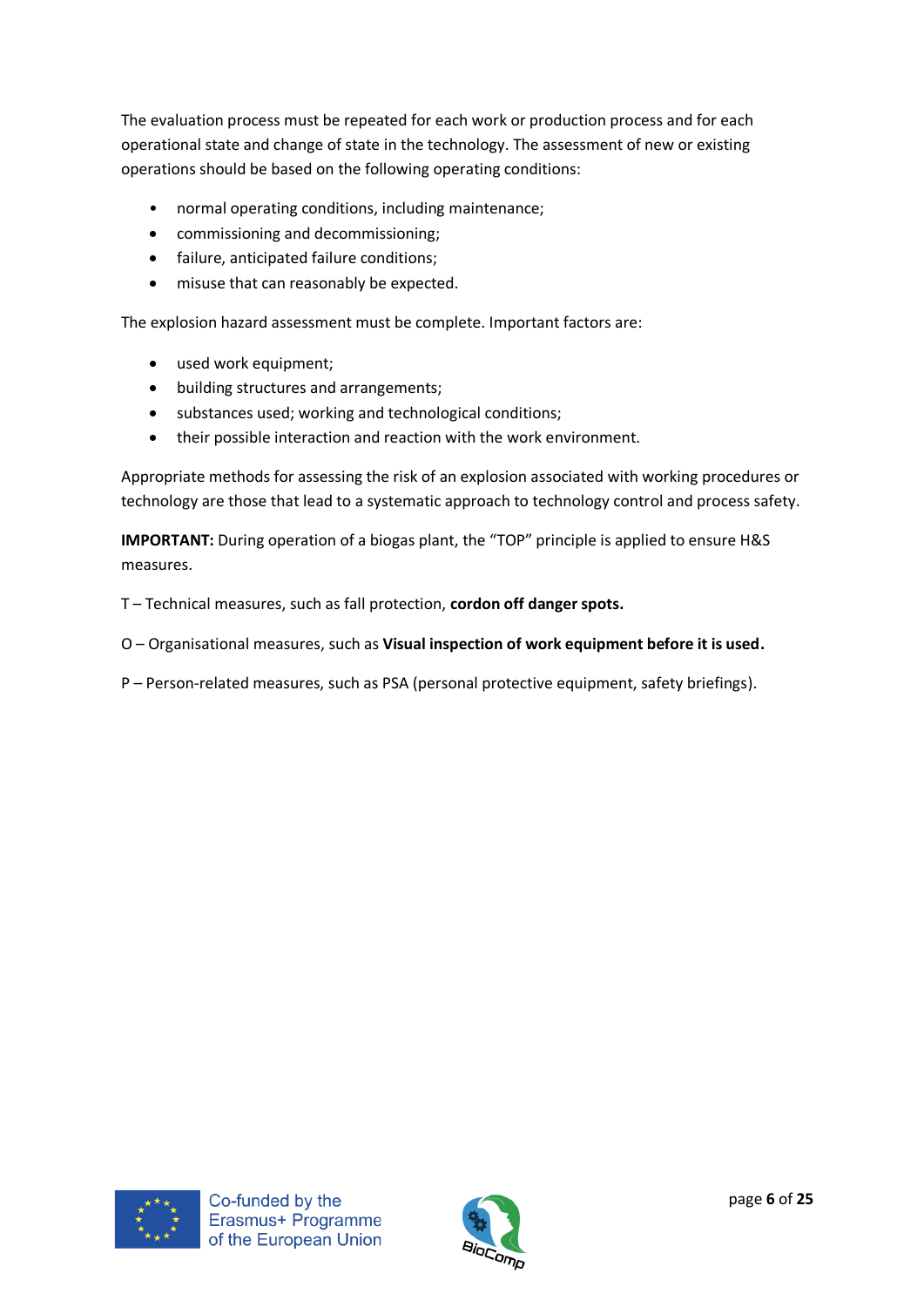## <span id="page-6-0"></span>2. Frequency of work accidents and dangers

The frequency of work accidents translates into preventive measures for workers of a biogas plant. Most reported accidents are in the fields of electrical equipment, on the ground, and with vehicles. A lower percentage of accidents are in the fields of working equipment, building and construction materials, and with gases.



Picture 2: Biogas plant: Frequency of work accidents in % (2011-2015, Germany)

Possible risk areas or working tasks demand that workers must wear personal protective equipment (PPE) such as safety shoes.

The graph above indicates that existing measures especially in field of **fire and explosion protection** function to ensure the safety in and outside of a biogas plant.



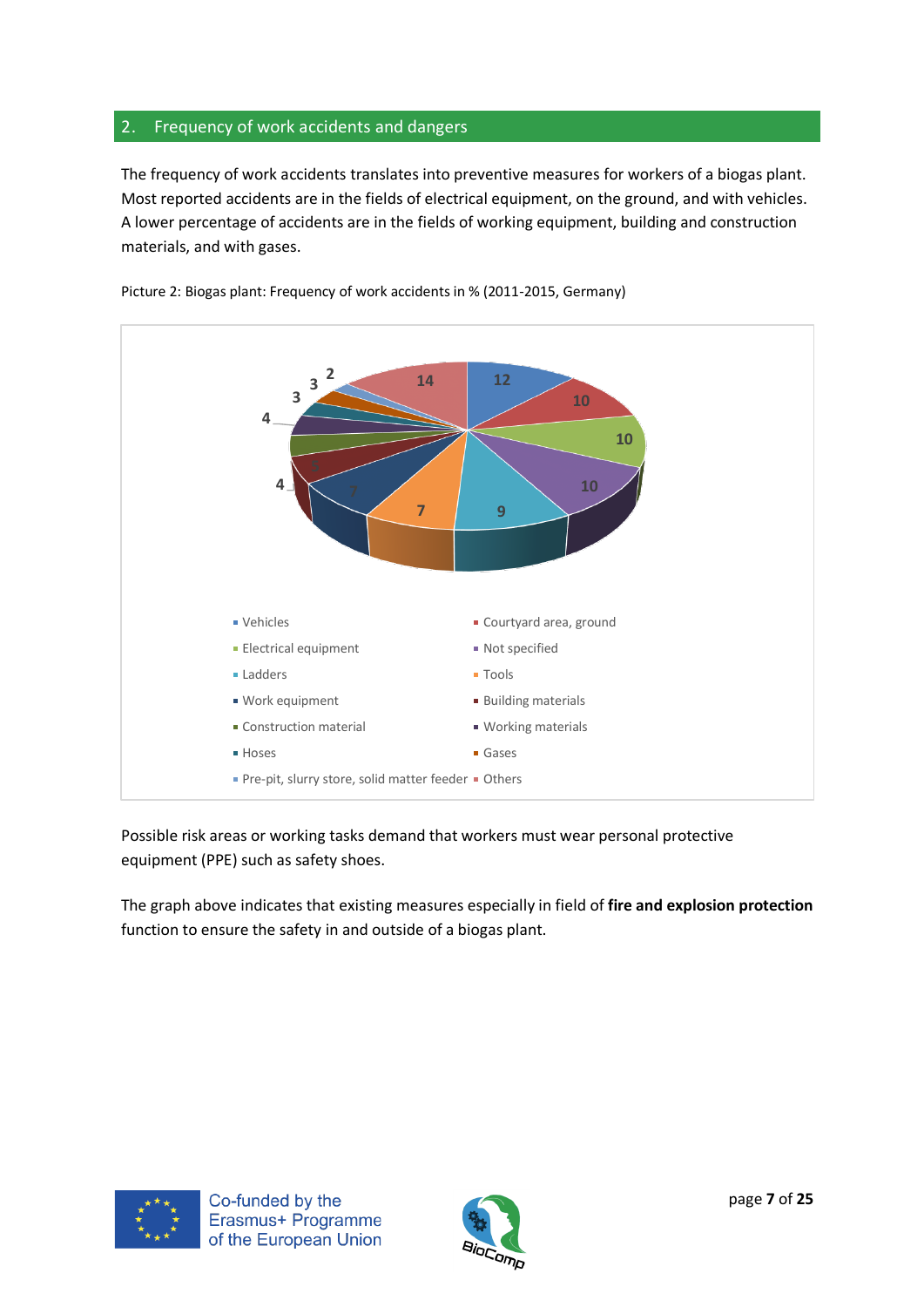## <span id="page-7-0"></span>3. Fire protection

Precautionary measures include:

- a) Structural and technical fire protection
- b) Organizational fire protection

**Structural and technical fire protection** integrates actions to:

- Use fire resistant classes of components (structural)
- Load-bearing capacity in the event of a fire (structural)
- Fire behaviour of materials (structural)
- Fire compartments (technical)
- Safe distance to paths and structures that do not belong to the plant, e.g., fire wall (technical)

## **Organisational fire protection** includes measures like:

• Marking of areas



- Establishing rules of conduct for fire incidents, e.g.,
	- a) Fire in the fermenter *– Do not extinguish if the gas supply has not been shut off. Separate residual gas in a controlled manner.*
	- b) Fire in parts of the building *Extinguish with water, foam, and/or CO2 ; In particular, protect gas bearings from thermal radiation, flying sparks.*
- Signage in the biogas plant to support firefighters working in the case of an incident.
- Instruction to rescue workers regarding possible dangers such as fire, explosion, gas, electricity
- Installation of fire protection regulation signs visibly in the biogas plant
- External oil and waste storage to avoid and reduce fire loads
- Open and unobstructed escape and rescue routes
- Suitable extinguishing agents (fire extinguishers A, B, C and CO2 for electrical systems)
- Sufficient extinguishing water volume (800 l / min over 2 h = 48 m<sup>3</sup> / h)



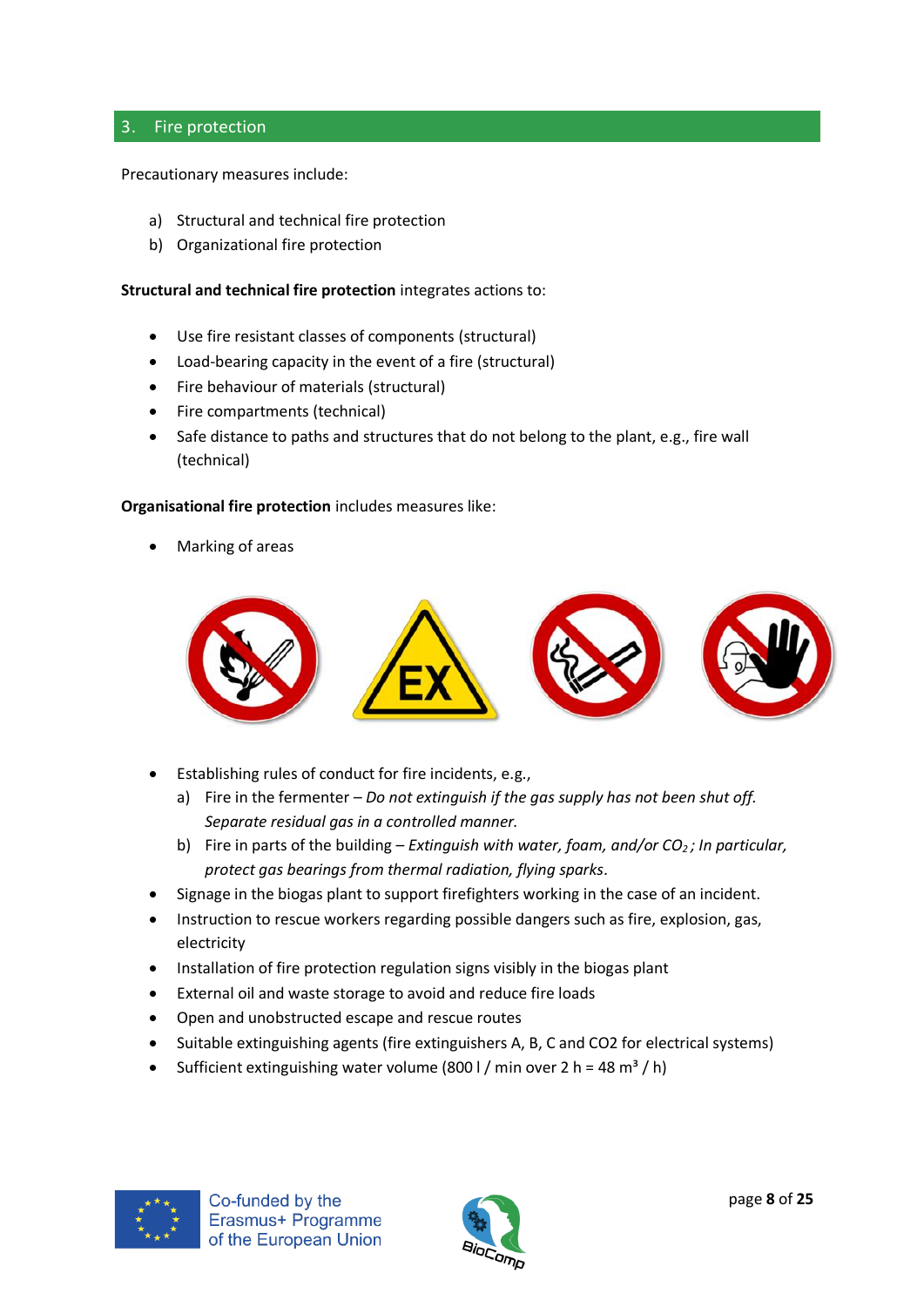## <span id="page-8-0"></span>4. Explosion protection

A methane-air mixture can ignite at 6-22 Vol%. An ignition is not possible below 6% (lower explosion limit) and above 22% (upper explosion limit). Only a small amount of ignition energy is required to trigger an explosion.

Picture 3. Explosion triangle



Source: (German) Safety requirements for biogas plants (TRAS) No. 120

Explosion protection at **agricultural biogas plants**: the concentration of methane is around 60%, carbon dioxide concentration around 40%, hydrogen concentration around 5%, and nitrogen concentration between 1 and 2% (Mohammadi, 2013). Another author is more detailed. Raw biogas usually consists of the following components [Z]:

- Methane (50 mol% to 80 mol%)
- Carbon dioxide (20 mol% to 50 mol%)
- Water vapor (0 mol% to 12 mol%)
- Nitrogen (0 mol% to 5 mol%)
- Oxygen (0 mol% to 2 mol%)
- Hydrogen sulphide (0.01 mol% to 0.4 mol% (100 to 4000 ppm(v)), and traces of ammonia, hydrogen, and higher hydrocarbons.

Other sources state maximum  $H_2S$  amounts up to 2 mol%.

From the point of view of danger of biogas deflagration, methane concentration is especially important.

The explosion region is limited by three points: UEL (upper explosion limit), LEL (lower explosion limit, and LOC (limiting oxygen concentration). See the table below (Schroeder et al, 2014).



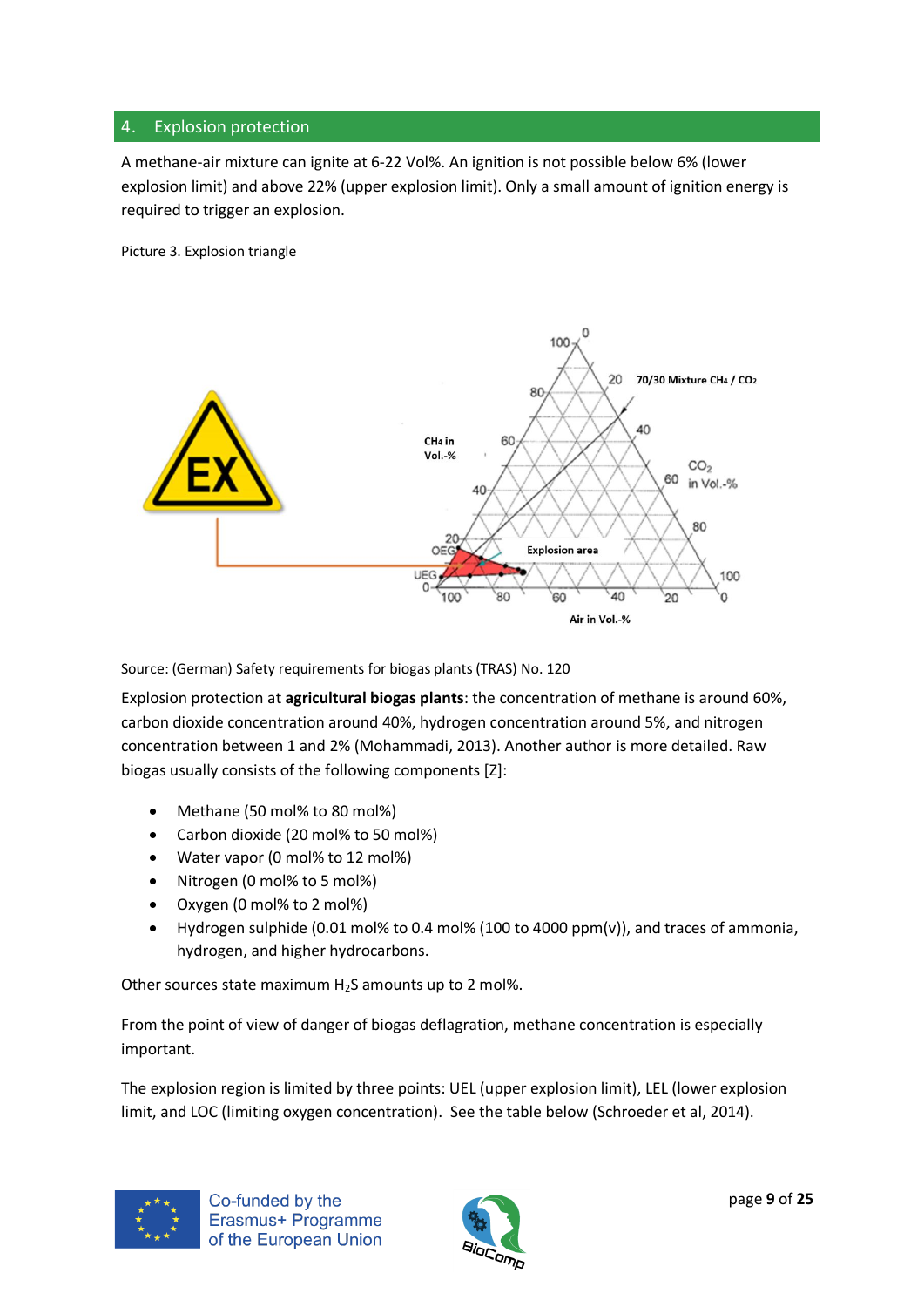Table 1: Explosion regions

|                           | Biogas (60% CH <sub>4</sub> ;<br>38 % CO <sub>2</sub> ; | Natural gas | Propane      | Methane      | <b>Hydrogen</b> |
|---------------------------|---------------------------------------------------------|-------------|--------------|--------------|-----------------|
| Density [ $kg·m-3$ ]      | 1,2                                                     | 0,7         | 2,01         | 0.72         | 0,09            |
| Ignition temperature [°C] | 700                                                     | 650         | 470          | 595          | 585             |
| Explosion limits[%vol]    | $6 - 12$                                                | $4,4 - 15$  | $1,7 - 10,9$ | $4,4 - 16,5$ | $4 - 77$        |

Source: Safety rules for biogas systems [online]. Sozialversicherung für Landwirtschaft, Forsten und Gartenbau, 2008

Measurement and control technology helps to constantly monitor the methane-air mixture in a biogas plant. In addition, the following measures are necessary:

- Leak tightness of system parts due to construction and maintenance measures as well as leak tests are negative.
- Avoidance of ignition sources:
	- a) hot surfaces, hot gases, e.g., Exhaust gas chimney in a combined heat and power plant,
	- b) mechanically generated sparks during welding,
	- c) electrical equalizing currents and cathodic corrosion protection,
	- d) static electricity e.g., employees
	- e) lightning strike
- Use of approved electrical equipment
- Explosion-proof construction gas storage
- Explosion-related decoupling of endangered areas, e.g., flame arrestors for buildings

To mark areas with no, lower, or higher risk, so called "**explosion zones"** or **EX zones** are defined and marked within a biogas plant by the following sign:





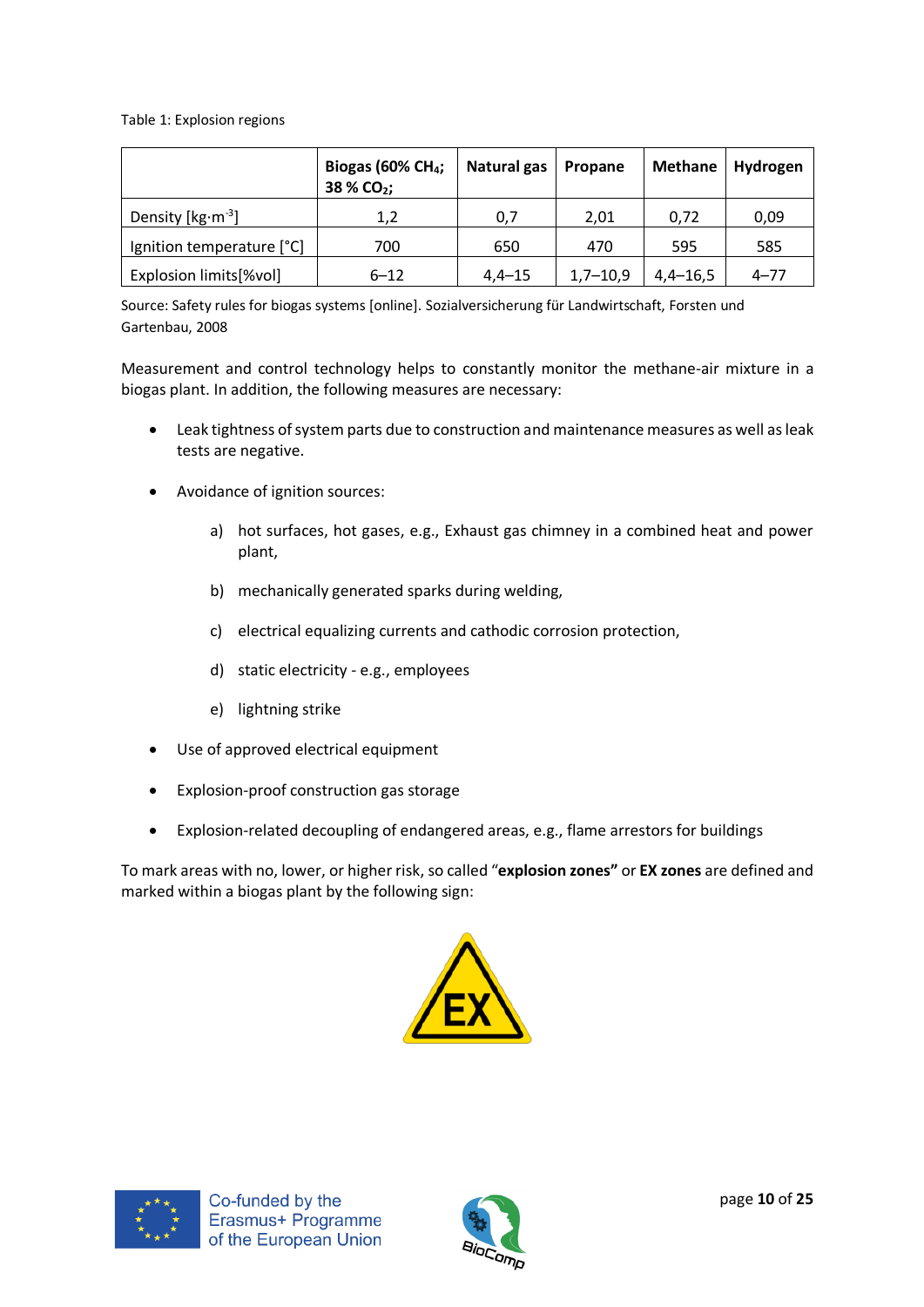The following environments must be indicated:

## **a) Mixture of air and ignitable gas**

Zone 0 - high and continuous risk of an explosive mixture of air and ignitable gases, vapours

Zone 1 – temporary risk of an explosive mixture of air and ignitable gases, vapours during regular operation

Zone 2 – no or short-term risk of an explosive mixture of air and ignitable gases, vapours during regular operation

## **b) Mixture of air and ignitable dust**

Zone 20 – high and continuous risk of an explosive atmosphere in the form of a cloud of ignitable dust

Zone 21 – temporary risk of an explosive atmosphere in the form of a cloud of ignitable dust

Zone 22 - no or short-term risk of an explosive atmosphere in the form of a cloud of ignitable dust

For zones 0-1 or 20-22 relevant signs must indicate the relevant EX zones to the workers.



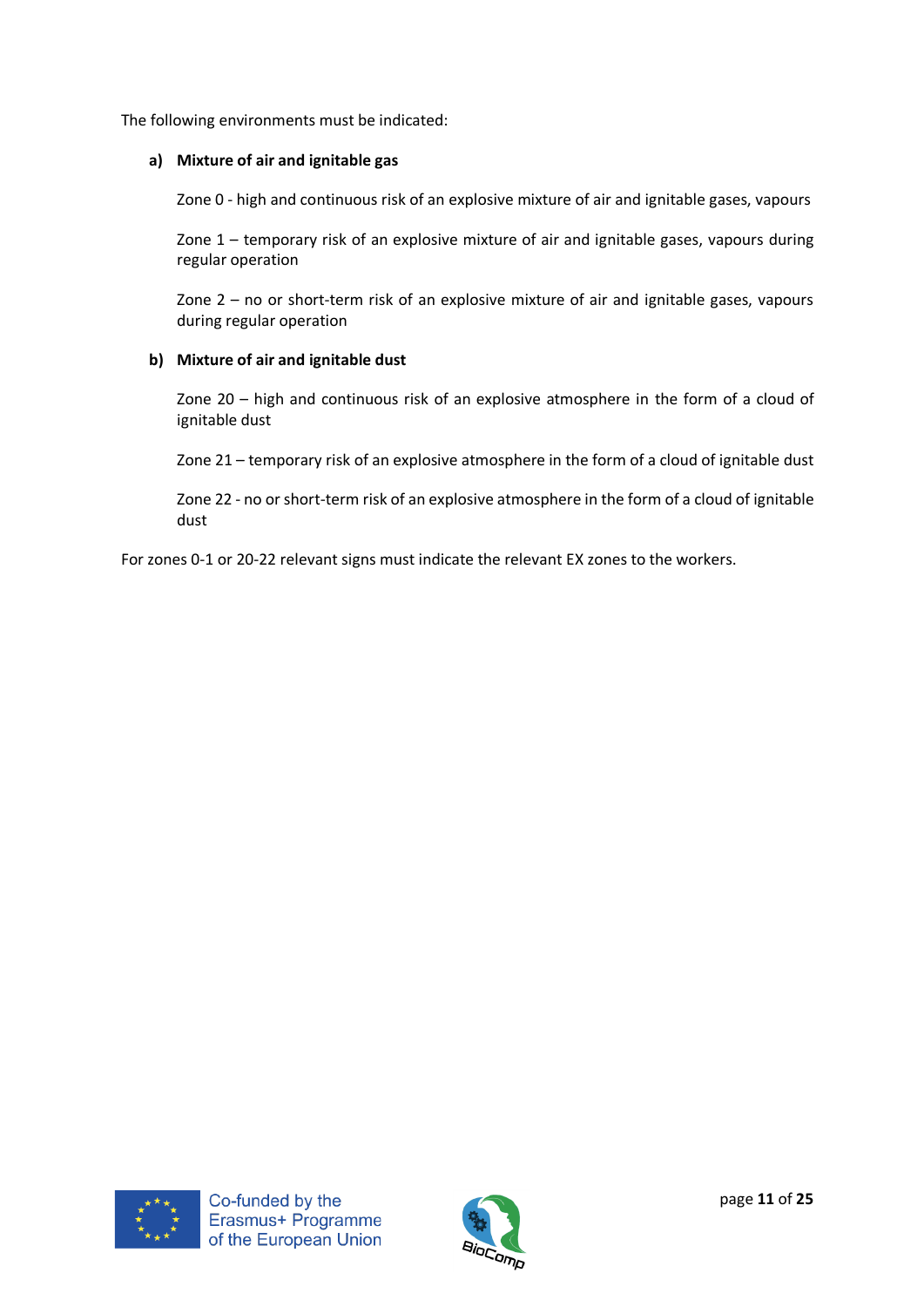## <span id="page-11-0"></span>5. Risk of poisoning

Most of the poisonings that have occurred during the operation of biogas plants have so far been caused by the inhalation of hydrogen sulphide (H<sub>2</sub>S). Hydrogen sulphide is a colourless gas with a highly toxic effect, especially for terrestrial organisms. Leaking it can be dangerous for all people in the immediate vicinity of the leak. This fact has been proven by some tragic incidents that occurred at biogas stations where leaks took place. The effects of hydrogen sulphide on the body always depend on many factors (e.g., humidity, temperature, sex of the individual, current health status of the individual, etc.) (Wexler, 2005).

Hydrogen sulphide toxicity is high. However, the hydrogen sulphide content of biogas is relatively low and largely dependent on the material that is processed in the biogas plant. Table 2 presents the concentrations of hydrogen sulphide in biogas which comes from different biogas plants and from different processed material. In general, it can be said that higher concentrations of hydrogen sulphide is shown in biogas which is produced by processing material of animal origin. However, sulphur also occurs naturally in plant bodies (e.g., in energy maize) (Trávníček et al., 2015).

| <b>Material (source)</b> | concentration    | <b>Author</b>            |
|--------------------------|------------------|--------------------------|
| sewage sludge            | 25-75 ppm        | Veselá et al., 2010      |
| sewage sludge            | $< 10$ ppm       | KYMÄLÄINEN [et al., 2012 |
| pork slurry              | 1 200 ppm        | PIPATMANOMA et al., 2009 |
| pork slurry              | 2 400 ppm        | Silva et al., 2014       |
| slurry                   | $200 - 1200$ ppm | Urban et al., 2008       |
| food sludge              | $500 - 6000$ ppm | Pastorek et al., 2004    |

Table 2: Concentration of H2S in input material for anaerobic fermentation

Source: Safety rules for biogas systems [online]. Sozialversicherung für Landwirtschaft, Forsten und Gartenbau, 2008

In Table 3, the toxic effects of  $H_2S$  to humans are shown depending on the gas concentration and exposure time to adverse effects.



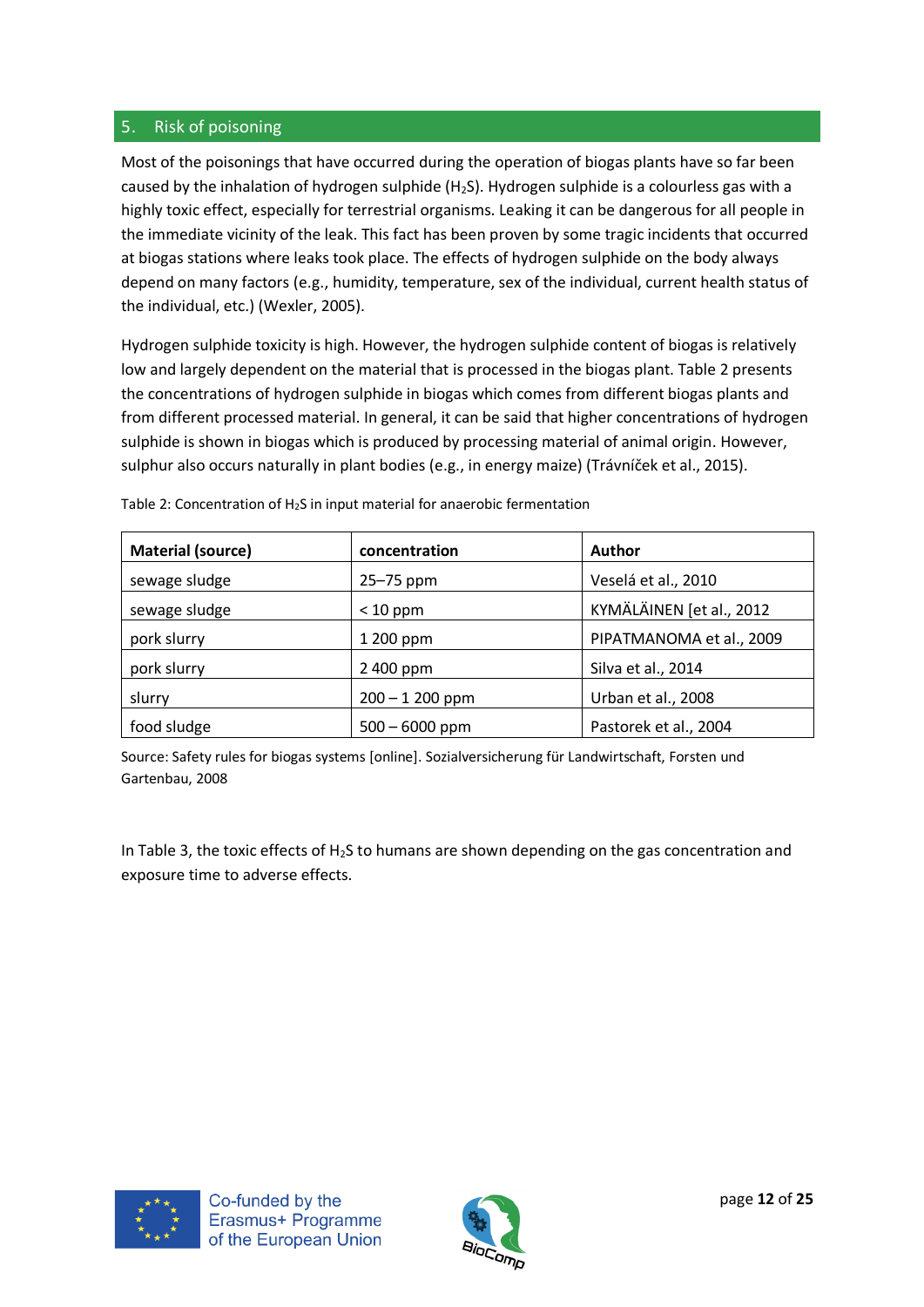Table 3: The toxic effects of H<sub>2</sub>S to humans

| <b>Gas concentration</b>           | <b>Exposure time</b>                                      |
|------------------------------------|-----------------------------------------------------------|
| $< 100$ ppm                        | dangerous after several hours                             |
| 100 ppm ≤ x < 500 ppm              | dangerous after 30 min to 1 h                             |
| $\approx$ 500 ppm                  | life-threatening after 30 min                             |
| $\approx$ 1000 ppm                 | life-threatening after a few minutes                      |
| $\approx$ 5000 ppm                 | lethal in a few seconds                                   |
| 10-14 ppm                          | Conjunctivitis                                            |
|                                    | <b>Burning eyes</b>                                       |
| $14-25$ ppm                        | Headache, loss of appetite, weight loss, and<br>dizziness |
| $\approx$ 50 ppm for long time     | Pulmonary edema                                           |
| 50-150 ppm (other sources 100-200) | Olfactory loss                                            |
| 250-600 ppm                        | Pulmonary edema                                           |

Source: http://www.umweltbundesamt.de

Hydrogen Sulphide (H2S) also has corrosive effects on concrete and metal materials. During the combustion of biogas, sulphur dioxide is formed from it. During further oxidation sulphur dioxide, which dissolves in the condensate during the cooling of flue gases to sulfuric acid, is highly corrosive.

The concentration of  $H_2S$  in biogas is often expressed in different units, which make it difficult to find a clear orientation between the individual values.

Concentrations should be expressed for standard conditions, which in this case means:

- dry gas, e.g., dehumidified gas (water vapor),
- standard pressure, e.g., 101,3 kPa,
- standard temperature e.g., 273 K or 0 ° C
- (exceptionally also 15 ° C or 25 ° C)

The most used ways of expression are:

- (mg / Nm<sup>3</sup>), (g / Nm<sup>3</sup>) mg / m3, g / m3 (under standard conditions)
- volume percentage (vol.%)
- ppm units "parts per million"

The relationship between the listed units under standard conditions:

0.1 vol.% = 1,000 ppm = 1,517 mg /  $m<sup>3</sup>$ 

H<sub>2</sub>S can be removed by technological interventions; internal removal of sulphides in an anaerobic reactor or external removal of  $H_2S$  from biogas.



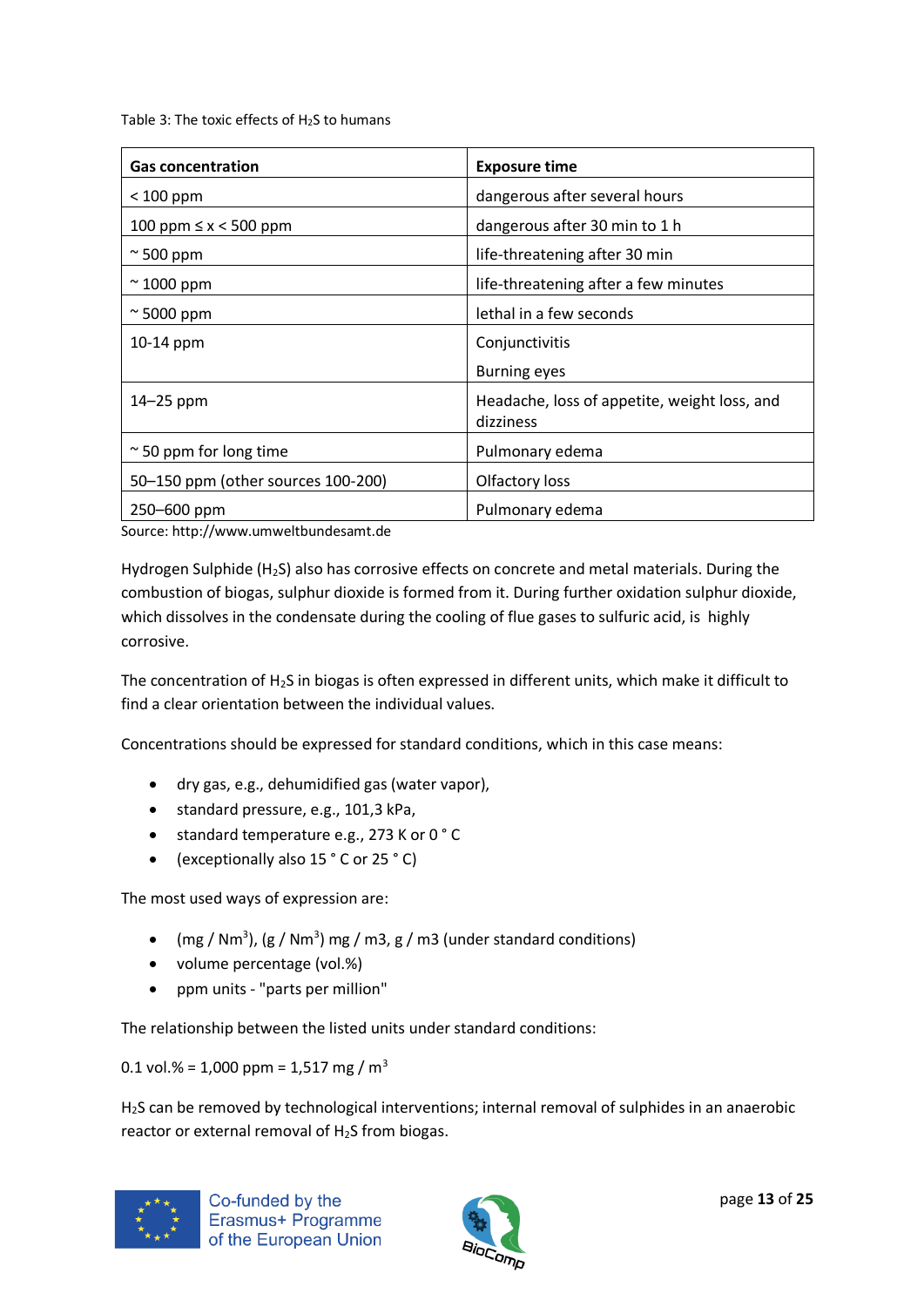## *Technological interventions*

Maintaining the reactor pH at 8, when 90% of the sulphides are dissociated at 50%, pH at 7.

This means limiting all influences that could cause the pH to drop, such as:

- Sudden overload of the system with the formation of fatty acids
- Mixing failure or insufficient mixing
- Impact increase in the input amount of sulphur in any form

## *Internal removal*

- Takes place either by precipitation of sulphides by addition of an iron reactor;
- By biological oxidation of sulphur in situ limited supply of air or oxygen directly to the anaerobic reactor; solid sulphur is formed, which is removed with the sludge. Air is metered directly into the fermentation mixture at the gas-liquid interface

*External H2S removal* - much more is said in the section "Composition and Treatment of Biogas"

- Physico-chemical Sorption, washing
- Chemical precipitation
- Biological use of sulphur bacteria

Another gas contained in biogas that can cause poisoning is carbon dioxide. Carbon dioxide is heavier than air and can be collected, for example, in condensing shafts or in fermenters whose contents have been discharged (e.g., due to repairs or maintenance) but without sufficient ventilation. As stated by the European Association of Industrial Gases (European Industrial Gases Association, EIGA), carbon dioxide intoxication cannot be confused with suffocation. Oxygen measurement (e.g., by service personnel) is not an indicator of the risk of death. For example, the release of carbon dioxide into the air may slightly reduce the oxygen concentration to 19%. This value itself is not harmful in any way. However, if the concentration of carbon dioxide increases to 9.5%, it is a serious health hazard for those present [S]. The health effects of elevated  $CO<sub>2</sub>$ concentrations are listed in Table 4.



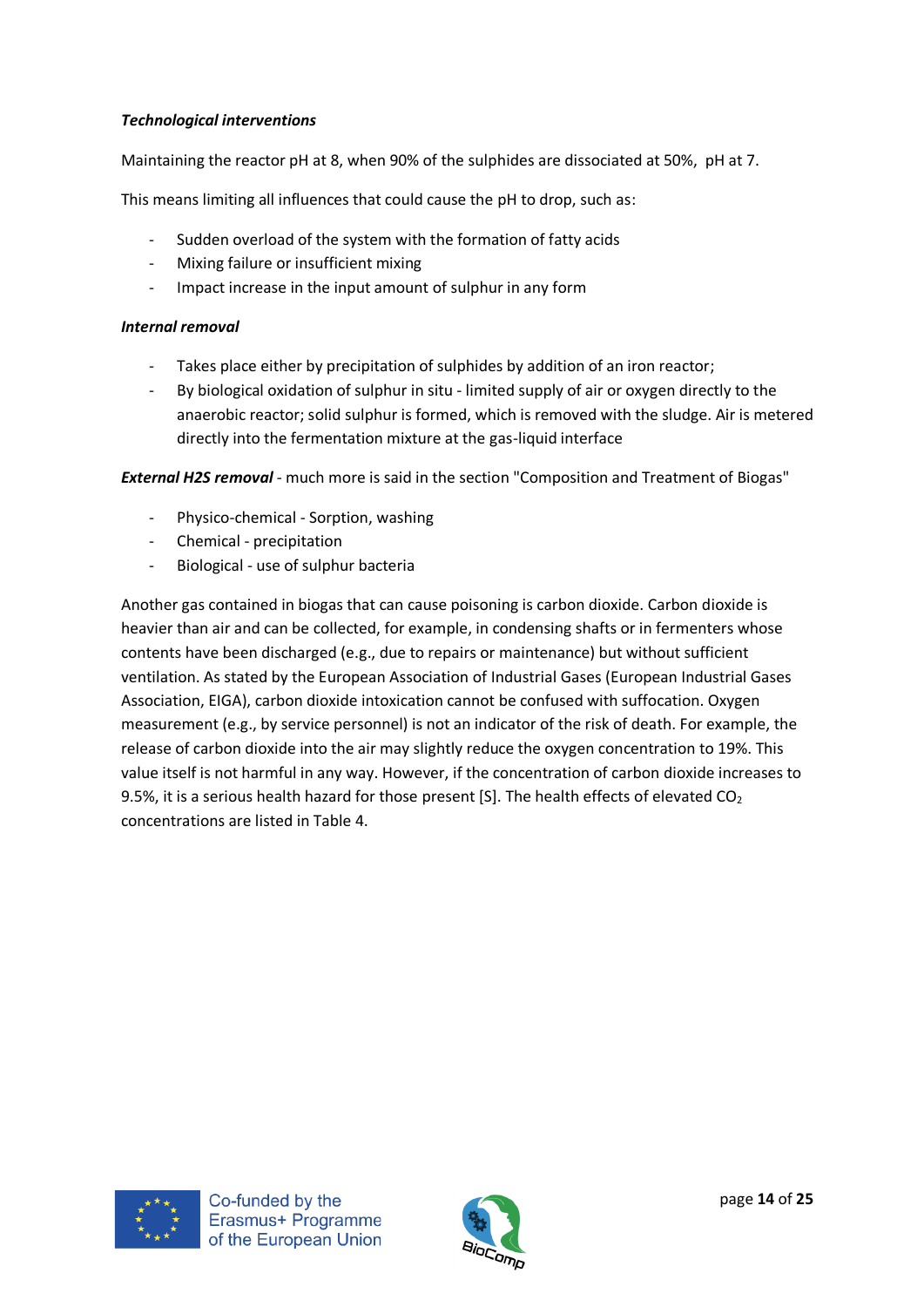Table 4: the toxic effects of  $CO<sub>2</sub>$  to humans

| Concentration of CO <sub>2</sub> | <b>Effect</b>                                                                                                                                                                                                          |
|----------------------------------|------------------------------------------------------------------------------------------------------------------------------------------------------------------------------------------------------------------------|
| $1 - 1.5%$                       | After several hours of exposure, mild effects on<br>chemical metabolism occur.                                                                                                                                         |
| 3 %                              | The gas is slightly narcotic at this<br>concentration, causing deep breathing,<br>impaired hearing and headaches, increased<br>blood pressure and faster heart rate.                                                   |
| $4 - 5%$                         | The respiratory centre is stimulated, which<br>leads to accelerated, deep breathing. Signs of<br>poisoning begin to appear after 30 minutes of<br>exposure.                                                            |
| $5 - 10%$                        | Breathing is more strenuous; the sufferer has a<br>headache and loses the ability to judge.                                                                                                                            |
| $\geq 10 \%$                     | If the concentration of carbon dioxide is higher<br>than 10%, unconsciousness occurs within one<br>minute, and if no immediate action is taken,<br>further exposure to such high concentrations<br>will lead to death. |

Source: http://www.umweltbundesamt.de



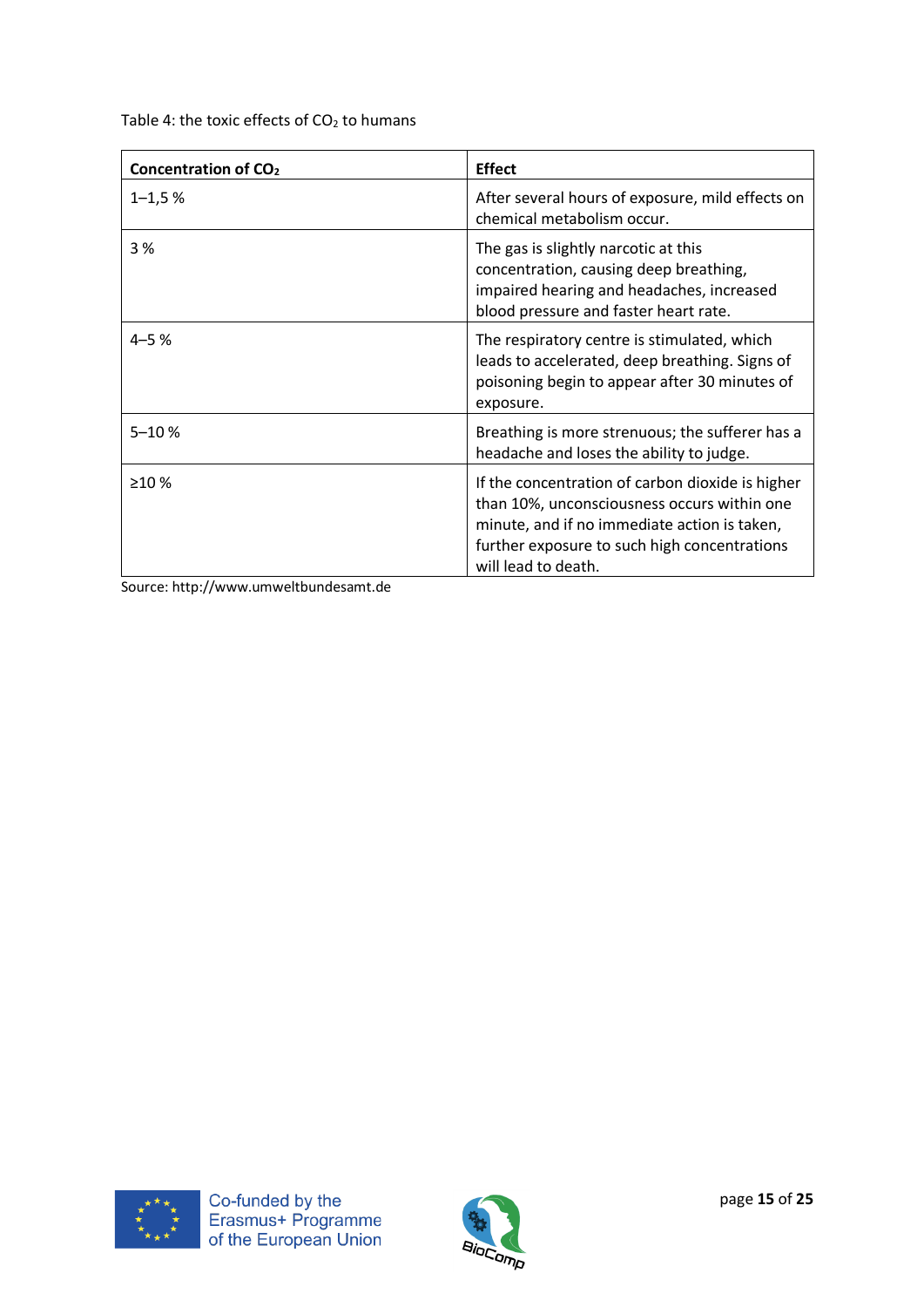## <span id="page-15-0"></span>6. Further risks

Before and during operation of a biogas plant further risks and dangers must be considered:

- a) Emission thresholds of e.g., biogas engines (> 1000 kW), plants for processing raw biogas (>1,2 Mio. Nm<sup>3</sup> Biogas per year), storage of digestate (>6.500 m<sup>3</sup>) before erecting or before alterations of biogas plant machinery
- b) Dangers such as:
	- Technical sources of danger (e.g., ignition sources, pollution, corrosion, failure of process control equipment)
	- Material sources of danger (e.g., biogas and its components, substrates (waste), auxiliaries and additives, liquid, and solid fermentation products)
	- Other sources of danger (e.g., inadequate safety culture, failure to follow safety rules, maintenance errors, material confusions)
	- Environment related sources of danger (e.g., extreme temperatures, lightning strikes, floods, wood fires)



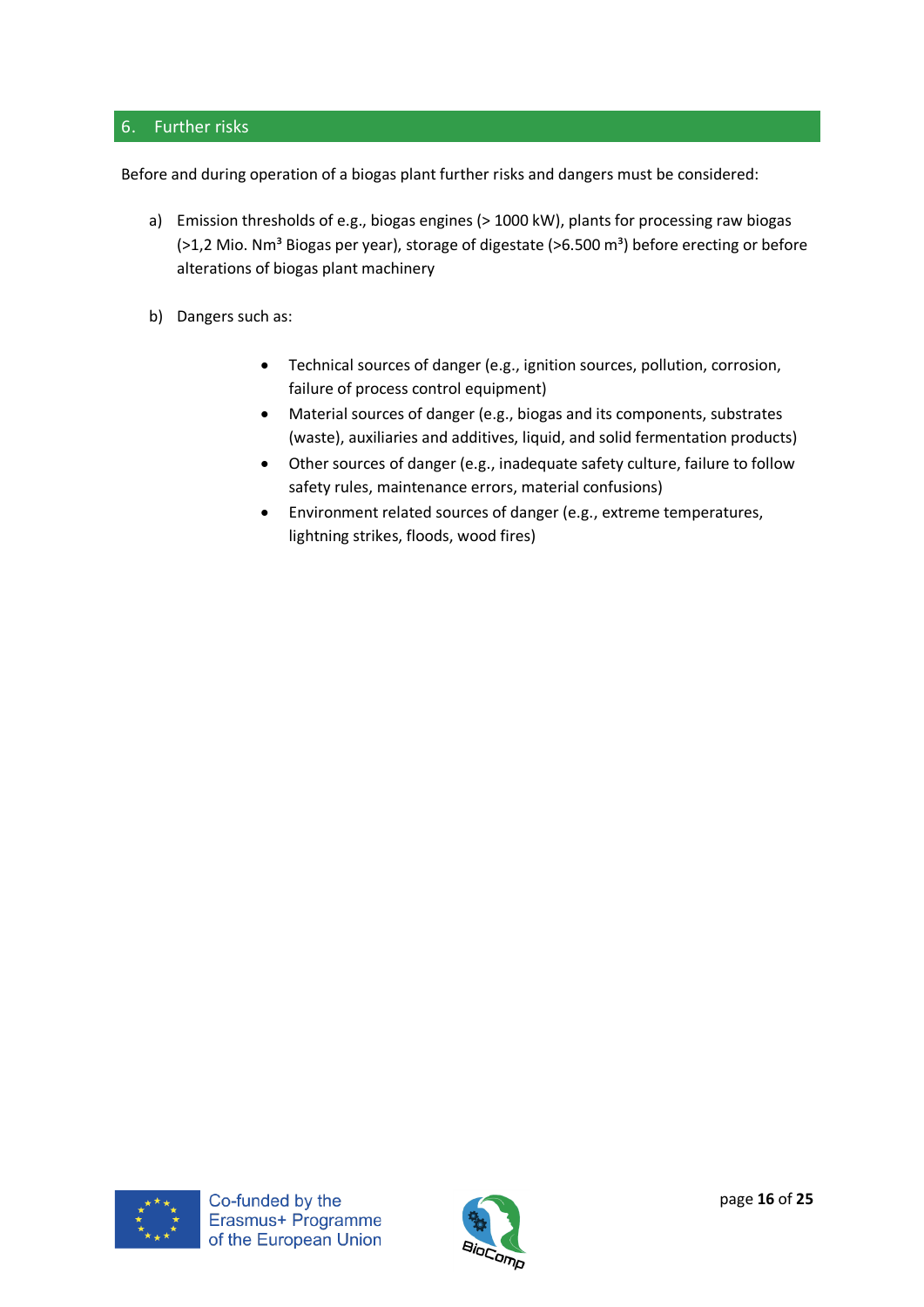## <span id="page-16-0"></span>7. Example: Safety of biogas gasholders

The decisive criteria for choosing the design solution include the working pressure, the storage volume, the external load, and the number and size of the tanks. Biogas tanks can be operated as low pressure (overpressure up to 5 kPa) or high pressure (overpressure 5-400 kPa). In any case, it must be gas-tight, resistant to UV radiation, temperature changes, and weathering. The volume of storage tanks depends on the biogas production in the biogas plant and can reach up to 16,000 m3.

In Europe, basically two basic solutions are used for the construction of biogas storage tanks: an integrated storage tank or a free-standing storage tank. In most cases, the container consists of a single-layer or double-layer polyester membrane, which is covered on both sides with laminated PVC. Some manufacturers also offer a three-layer membrane. The integrated biogas storage tank is the simplest and most widespread solution. In this case, the tank is located at the top of the fermenter. The membrane is protected against falling into the substrate by means of straps or by means of a wooden ceiling, which is placed above the surface of the substrate in the fermenter. The tank is protected against excessive overpressure by a liquid fuse. An embodiment of an integrated single-membrane and double-membrane container is shown in Picture 4.

Picture 4: Scheme of single-membrane (A) and double-membrane (B) integrated biogas storage



Source: https://docplayer.cz/198056318-Bezpecnost-bioplynovych-stanic.html

1 - gas space, 2 - outer membrane, 3 - biogas, 4 - straps, ceiling, 5 - fermented material, 6 - air space, 7 - inner membrane, 8 - air supply, 9 - fan

The two-membrane biogas tank consists of an external protective membrane and an inner membrane which serves as a cover for the fermenter. The biogas pressure in the tank is regulated by air, which is blown between the two membranes by a fan. This air fulfils two functions: on the one hand it maintains the overpressure of the biogas and on the other hand it keeps the shape of the outer membrane constant. The stable shape of the tank significantly contributes to the reduction of complications in case of adverse weather conditions (snow and wind). The measurement of the tank filling level is ensured by an ultrasonic sensor located at the top of the air space. The tank is protected against excessive overpressure by a liquid fuse. The fermenters are also equipped with a pressure control valve.

Freestanding spherical biogas tanks are formed by an outer, inner, and floor membrane, which are fixed to the reinforced concrete base plate by an anchor ring. The floor membrane seals the gas space against a reinforced concrete base. The outer diaphragm has the shape of a spherical canopy and is tensioned by overpressure of air from the support fan. The movable inner membrane forms a



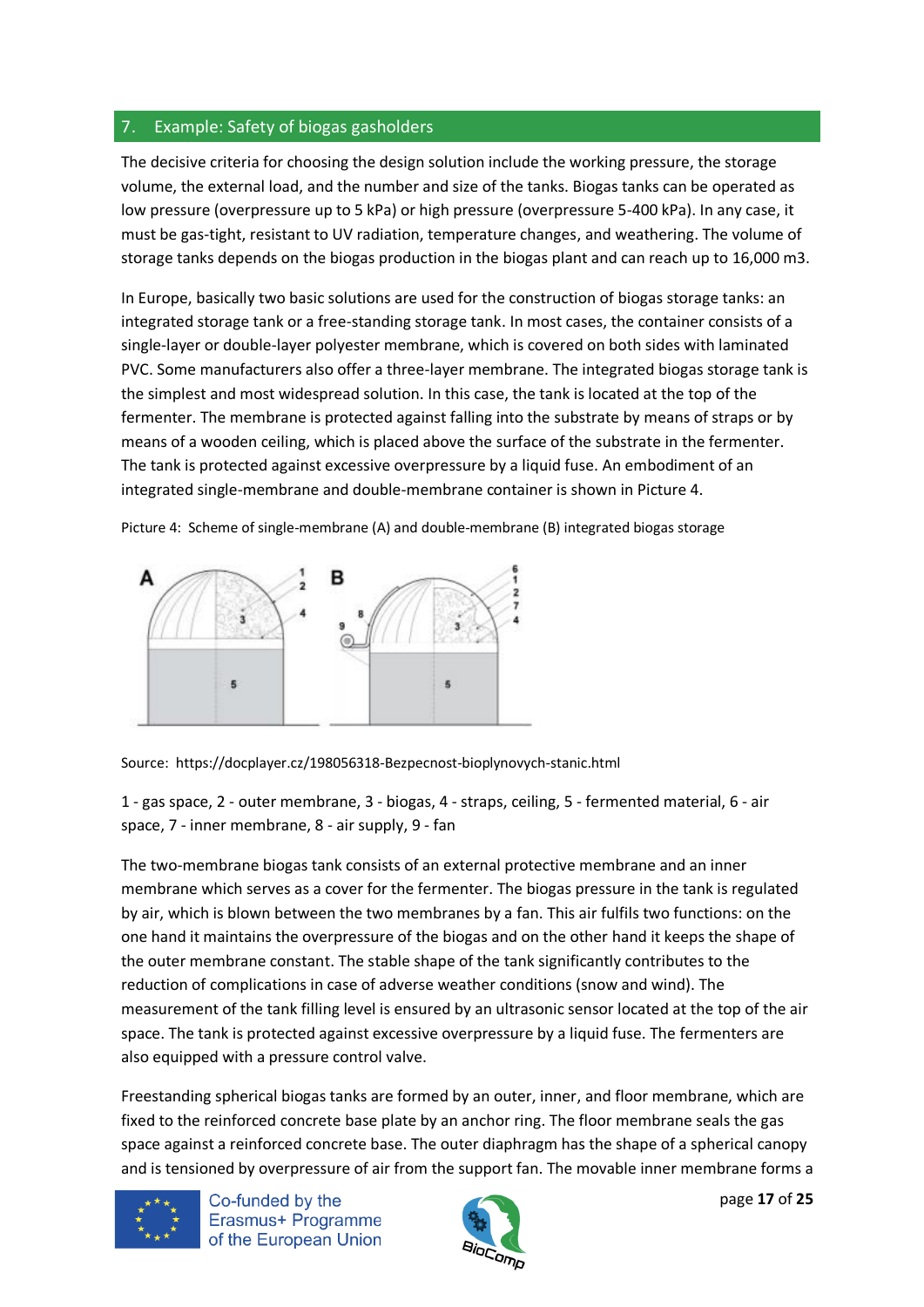variable gas space with the floor membrane and, together with the tensioned outer membrane, a pressure control space. A support fan connected by an air hose to the outer membrane generates the required biogas overpressure by pressing air on the inner membrane. The tank is protected against excessive overpressure by a liquid fuse. If the gas production is higher than the consumption, the volume of the gas space increases at the expense of the pressure control space and vice versa. The overpressure in the gas system is given by the pressure created by the support fan. An ultrasonic position sensor of the inner membrane is used to check the filling of the biogas tank. The free-standing tray is shown in Picture 5.

Picture 5. Freestanding spherical biogas storage tank



Source: https://docplayer.cz/198056318-Bezpecnost-bioplynovych-stanic.html

1 - fan, 2 - pressure hose, 3 - ultrasonic filling sensor, 4 - air space, 5 - gas space, 6 - outer membrane, 7 - inner membrane, 8 - liquid fuse, 9 - biogas drain, 10 - condensate drain.

Another solution for biogas storage can be gas bags, which are hung on a steel structure. They then have pipes connected in their front wall for the supply and discharge of biogas. There is a condensate outlet at the lowest point of the bag. In the upper part there are suitable weights to help empty the bag. To protect the tank against impermissible overpressure, the supply line must be fitted with a liquid safety device. The biogas bag is usually placed in a shelter that protects it from the weather and mechanical damage, or it is hung directly in the biogas plant building. Biogas can also be stored in steel atmospheric tanks. This type of storage tank is used mainly at biogas plants located at wastewater treatment plants.

In this respect, the work of James Chang is interesting, which maps a total of 242 tank accidents that have taken place over 40 years [3]. Chang lists the following causes of tank accidents:

- Lightning - a total of 33% of accidents on storage tanks were caused by lightning, which took first place among all the causes of monitored accidents. (An accident at a biogas storage tank caused by an atmospheric discharge occurred in the Czech Republic, for example, in 2011. Due to the physical effect of the lightning, a fire broke out and a partial explosion occurred on the technological equipment. As a result of the accident, the membrane of the integrated container ruptured and subsequently fell into the fermented material. The construction of the fermenter was made of



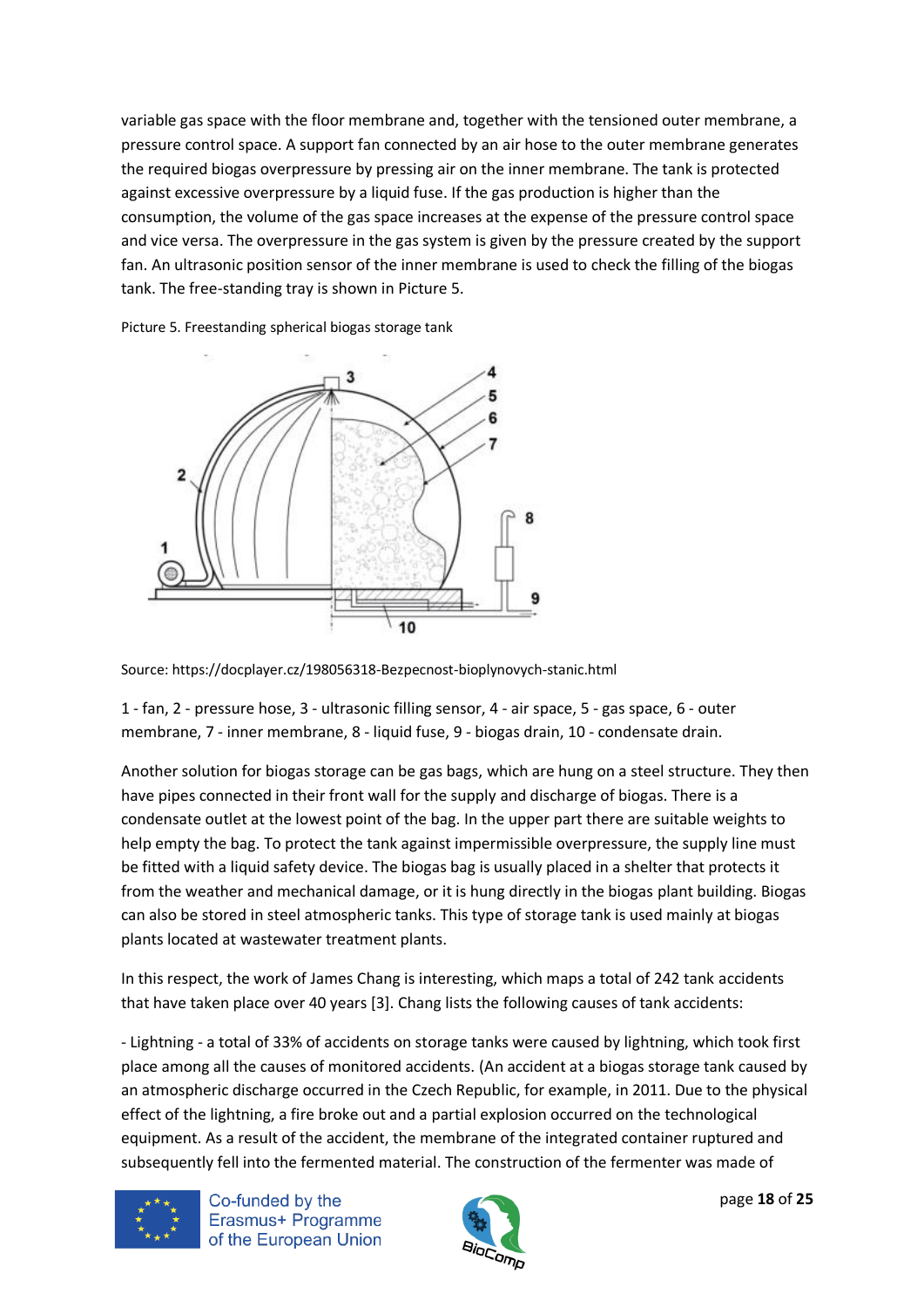reinforced concrete, there was no obvious damage to the reinforced concrete fermenter as a result of the accident).

- Maintenance Error - maintenance error is attributed to approximately 13% of the monitored accidents. Initiation occurs during welding, heat generation due to mechanical friction, or electrical sparking.

- Operating Error - overfilling or over pressurization of the tank from the available sources. It is not known if a situation of tank overpressure would result in leakage of biogas and subsequent initiation or poisoning of personnel.

- Sabotage - not a typical target of sabotage

- Equipment Failure - from the available data, however, it is not known that a case of combustion or explosion of biogas would occur due to the failure of the technical equipment of the storage of a biogas plant.

- Crack and Subsequent Burst - In the Czech Republic, and therefore in Europe, most biogas plants are up to 20 years old. The probability of biogas leakage due to the above-mentioned causes is therefore relatively low during normal operation. The damage occurs rather due to external influences, such as extreme weather conditions or careless driving with handling equipment.

- Static Electricity - ignition of the mixture due to electrostatic electricity occurs most often during the transport of fluids through pipelines, when the charge may accumulate, or when unsuitable tools are used during pumping, etc. In the available data we do not find a case of static gas subsequent fire or explosion.

- Open Flame - for example, a residual biogas burner or a lit cigarette.

- Natural Disasters - ranked from the most common: lightning, floods, low temperatures, rain, strong winds, landslides, high temperatures, earthquakes.

- Uncontrolled Reaction - biochemical processes are in principle not so fast that there can be rapid heat generation and subsequent explosion or burning of biogas.

In the Czech Republic, the safety elements of biogas plant storage tanks are dealt with in the technical recommendation TDG 983 02: Gas Management of Biogas Plants, issued in 2013 by the Czech Gas Association. The technical standard TPG 703 01, part IV: Biogas Gas Pipelines then applies to the design of raw biogas distribution systems. The technical standard ČSN 75 6415: Gas Management of Wastewater Treatment Plants is also partially devoted to biogas storage tanks.

## **Fire in a biogas plant on 04.05.2021**

During the fire at the biogas plant in Dětřichov near Moravská Třebová, 200 km east of Prague, one gas tank exploded, injuring three people. "One of the tanks exploded and a thick plastic sheet placed on the damaged tank flew to about a hundred meters. During the explosion, three people were injured, who either inhaled toxic combustion products or got burned," said firefighter spokeswoman Vendula Horáková.



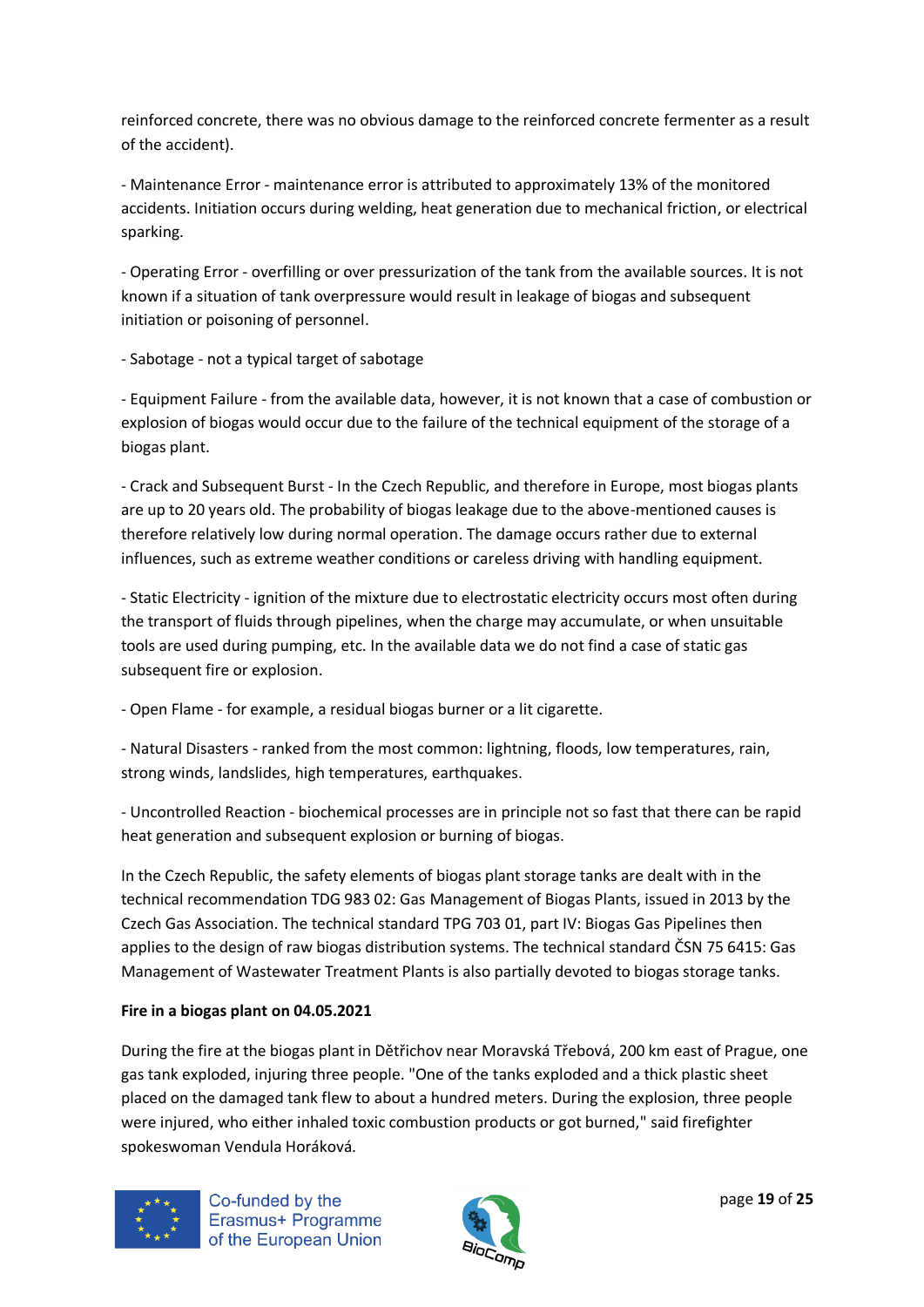## <span id="page-19-0"></span>8. Rules for biogas plant control during operation

- List of processed raw materials,
- Description of raw material handling,
- In case the input raw material will be transported from a place other than the one operated by BPS, it is necessary to clearly specify the transport routes and also to specify the collection distances,
- Description of process control, temperature, and operating regimes for specific raw materials being processed (pH, laboratory controls, ammonia concentration, digestion time, etc.),
- Method of incorporation (start-up) of the process description and frequency of monitoring critical points according to HACCP for processes subject to pasteurization and sterilization. It is necessary to state the temperature, pressure, heat treatment time, and size of processed particles,
- Detailed description of operation and risks, resp. emergency situations at the sterilization unit. A separate operating rule would be appropriate,
- Description and frequency of laboratory controls of fermentation residue,
- Description of the handling of the fermentation residue. In case of transfer of the fermentation residue to another subject, keep records of when, how, to whom, and how much was shipped,
- Emergency plan in terms of the collapse of the biogas plant disposal of excess raw material, cleaning, and start-up of BPS and additional equipment,
- Contractual provision of export and processing of raw material and mixture from the reactor by another entity in case of accident,
- Activated carbon filters are not suitable for the elimination of odorous substances in BPS operations.

As part of the continuous operation of a biogas plant, we recommend the following from the point of view of air protection:

- After the start-up of the technology, perform hydrogen sulphide (H2S) and ammonia (NH3) emissions measurements once a year at the outlet of the installed biofilter in accordance with the existing standards for measuring emissions of these pollutants,
- After starting the technology with enough developed biogas perform a new authorized emission measurement behind the cogeneration unit TEDOM Quanto D500 SP BIO in the range of solid ZL, VOC as TOC, NOx and CO including determination of sulphur content in biogas,
- After starting the technology with sufficient amount of developed biogas perform a new authorized measurement of odorous emissions from the biofilter and at the boundary of the plot by a set date at the latest, with the proviso that this measurement will be carried out in the summer, e. g. in the period (May to July),
- Regularly check the tightness of sumps and integrity of membranes for biogas collection so that unnecessary emergency conditions do not leak odorous substances,
- In case of handling digestate as an organomineral fertilizer, this fertilizer must be immediately incorporated into the soil with the latest technologies so as not to bother the population with secondary development of possible odorous substances,



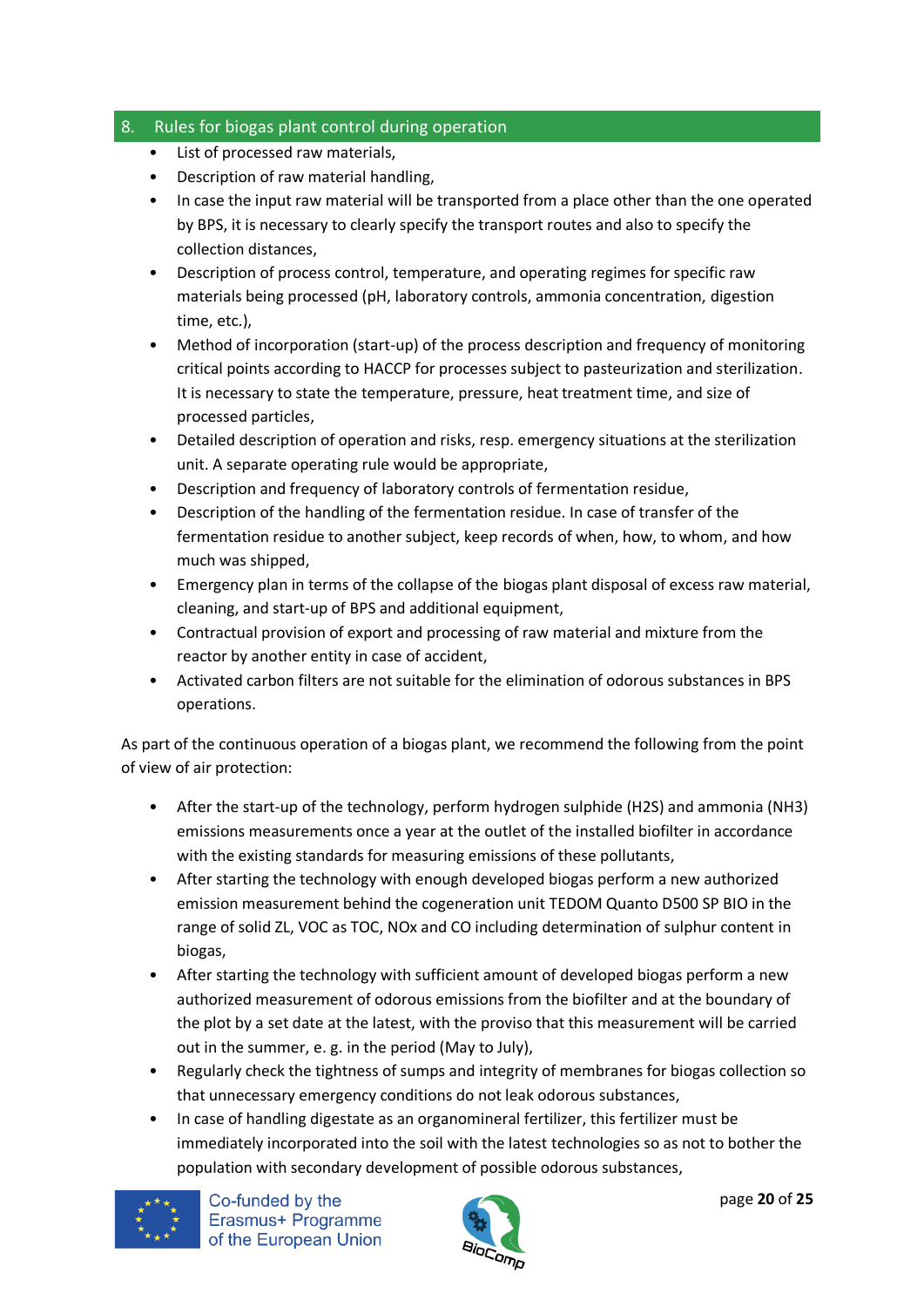- Operate a biogas plant so that complete decomposition of biological material and thus the decomposition of this digestate on the surrounding fertilized land was prevented and thus secondary odour emissions prevented,
- During operation it is necessary to observe especially conditions for minimizing operational leaks of harmful substances and basic requirements for handling individual harmful substances in relation to possible accidental leaks.

General requirements for the operation of a biogas plant according to the methodological instruction of the Ministry of the Environment of the Department of Air Protection for the approval of biogas plants for operation:

- Unambiguous definition of the type of fermentation process (mesophilic, thermophilic fermentation) This is also related to ensuring the stability of the composition of the input raw materials (input mix) and the principles for the smooth implementation of changes and their permissible level. These conditions must be stated and justified in the project documentation,
- For anaerobic digestion of bio-waste in all types of facilities with expected sanitized output, a minimum temperature of 55 ° C of treated bio-waste must be maintained and maintained for at least 24 hours without interruption and the total duration of the anaerobic digestion process must not be less than 30 days. Shorter residence times (at least 20 days) are only permitted for installations where the stability of the reclamation digestate has been verified by AT4 and GS 21 methods (OENORM S 2027-1 and 2 / 01-09-2004).

The requirement to maintain a minimum temperature is not required if the treated biowaste is only plant tissues. In case the operating temperature in the reactor is lower than 55 ° C or for a shorter exposure time of the reactor charge at this temperature, it is necessary that:

- biowaste is pre-treated at 70 ° C for 1 hour, or
- recultivated digestate is subsequently treated at 70 ° C for 1 hour, or
- reclamation digestate is composted.



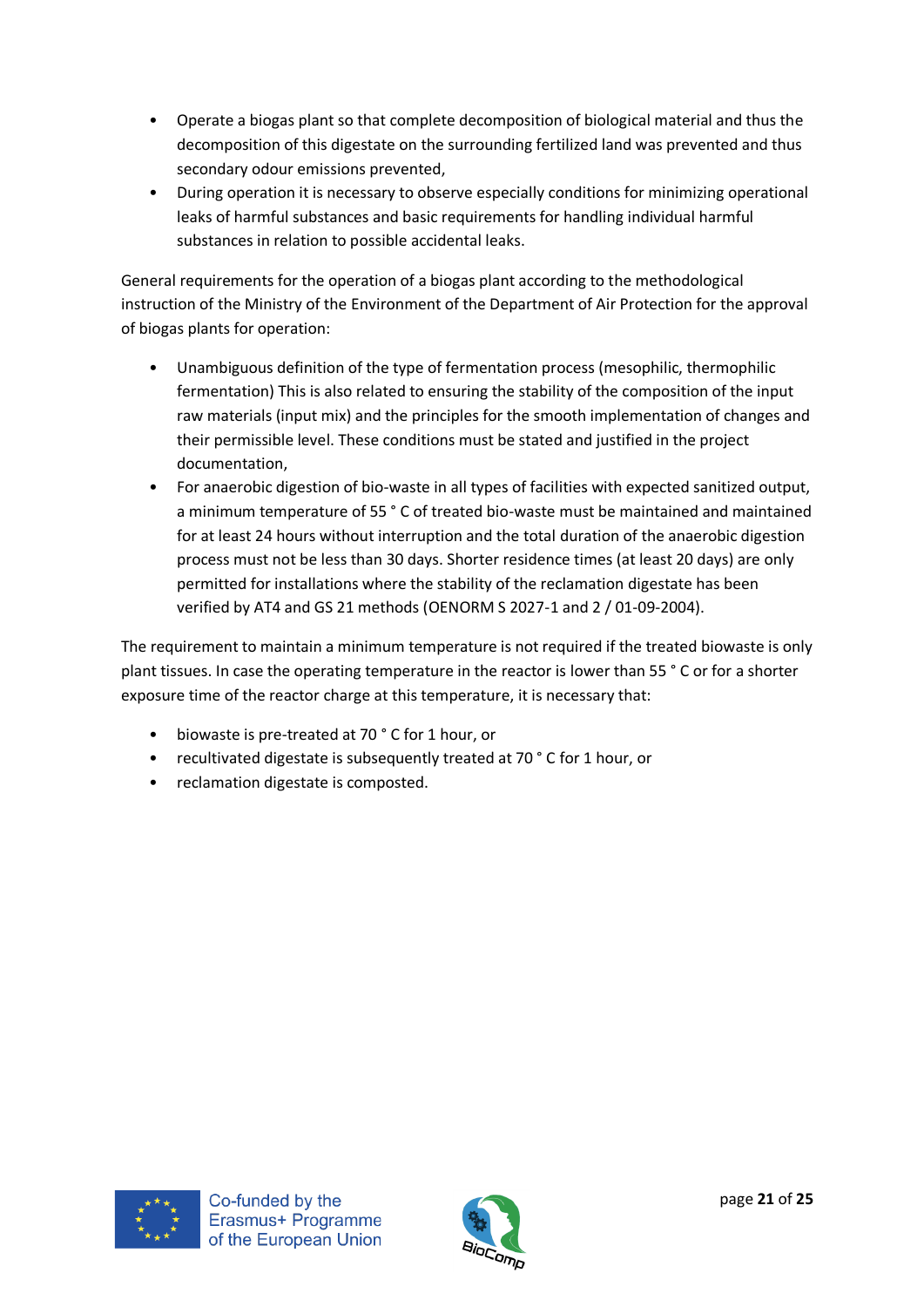## <span id="page-21-0"></span>9. Quiz

This module contains a quiz. The quiz can be answered on-line, by using QR code below. The student receives per question an answer of either **correct** or **incorrect** and has to correct each wrong answer before proceeding to the next question.



(Scan with your Smartphone camera / QR Code reader app to access the quiz)



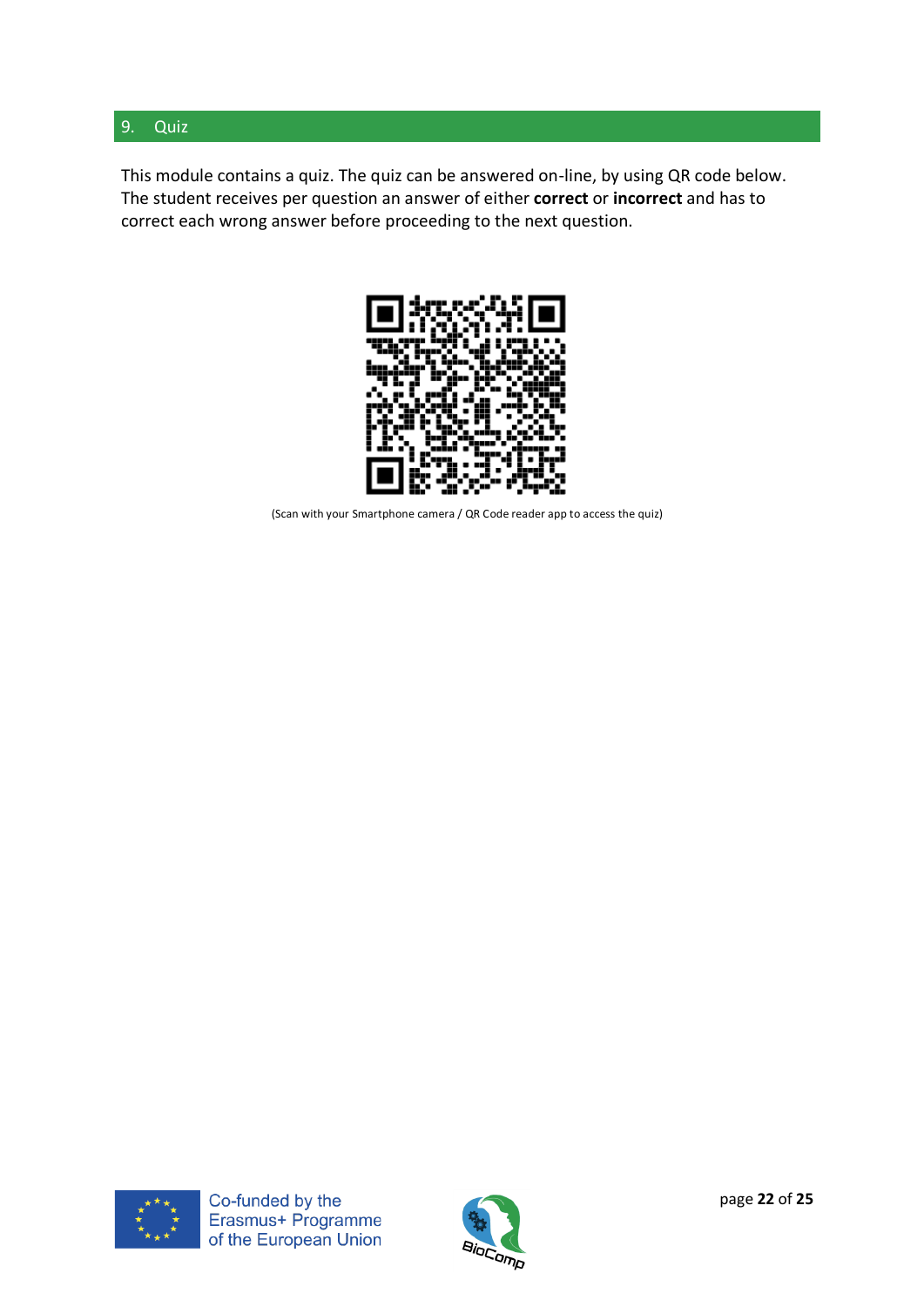## **1. Occupational health and safety includes?**

- *a. A bundle of orders to protect solely the employer*
- *b. A bundle of measures, means, and methods to protect the employees*

Answer: b

- **2. The "TOP" principle stands for?**
	- *a. Time, order, party measures*
	- *b. Time, order, person measures*
	- *c. Technical, organisational, person-related measures*

#### Answer: c

#### **3. Health and Safety (H&S) must be carried out?**

- *a. Precautionary*
- *b. Continuous*
- *c. Precautionary and continuous*

#### Answer: c

#### **4. Fire protection involves? (**Multiple answers**)**

- *a. Marking of areas*
- *b. Establishing rules of conducts for fire incidents*
- *c. Instruction of rescue workers*
- *d. Suitable extinguishing agents*
- e. *Sufficient extinguishing water volume*
- f. *External oil and waste storage to avoid and reduce fire loads*

#### Answer: all are correct

## **5. An explosion triangle for a biogas plant defines the risk of ignition of?**

- *a. A Methane-CO2-Air mixture*
- *b. A Methane-CO2-water mixture*
- *c. A Methane-Air-Water mixture*

#### Answer: a



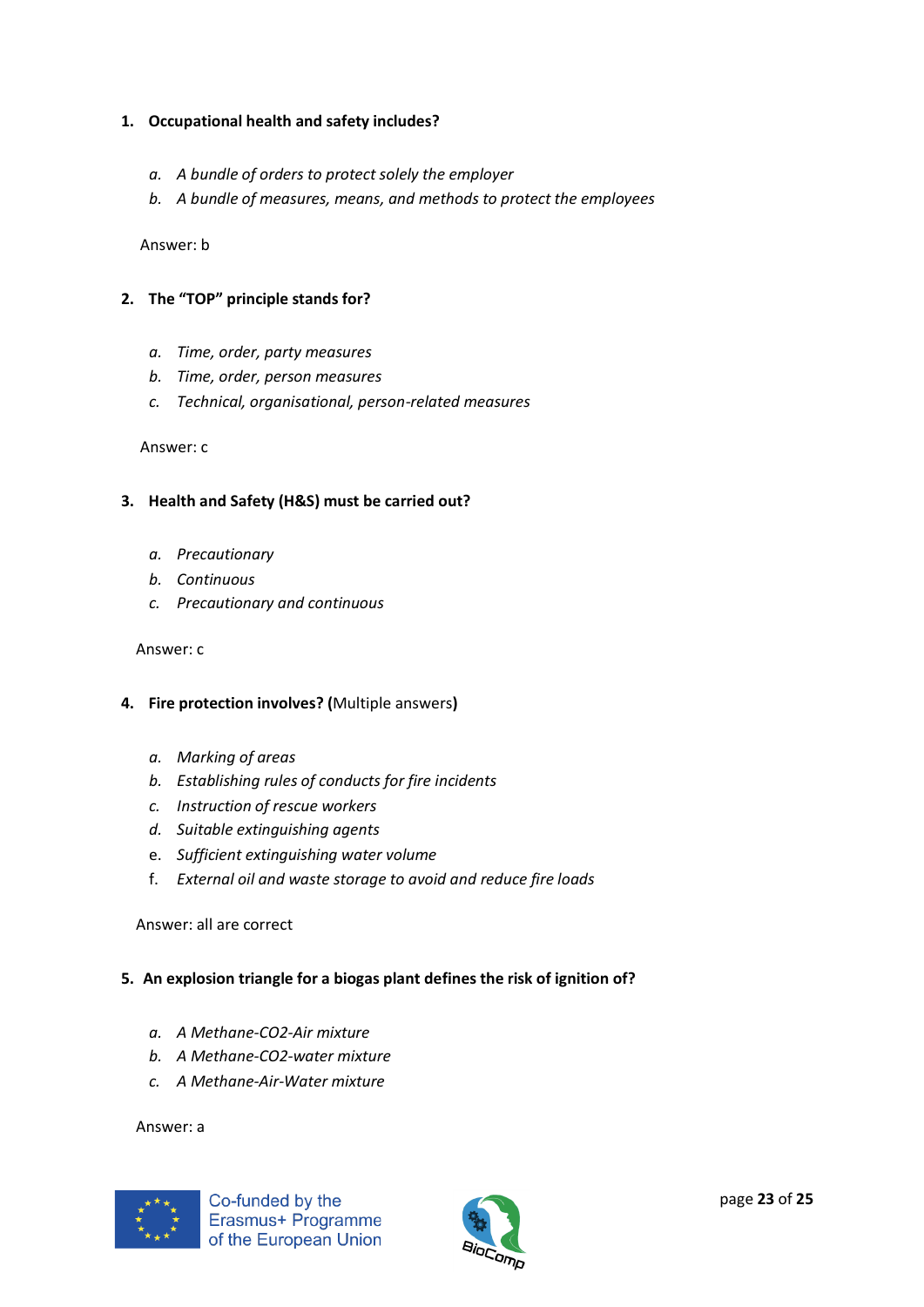## **6. A so-called "Ex-Zone" stands for?**

- *a. Expert zone*
- *b. Explosion zone*
- *c. Extreme zone*

Answer: b

#### **7. Risk of poisoning for employees exist for? (Multiple answers)**

- *a. Hydrogen sulphide*
- *b. CO<sup>2</sup>*

Answer: a + b

- **8. During the operation of a biogas plant which technical dangers can occur? (**Multiple answers**)**
	- *a. Ignition of sources*
	- *b. Pollution*
	- *c. Failure of process control equipment*

Answer: a + c

- **9. Which other sources of danger might exist? (**Multiple answers**)**
	- *a. Inadequate safety culture*
	- *b. Maintenance errors*
	- *c. Failure to follow safety rules*

Answer: a + c